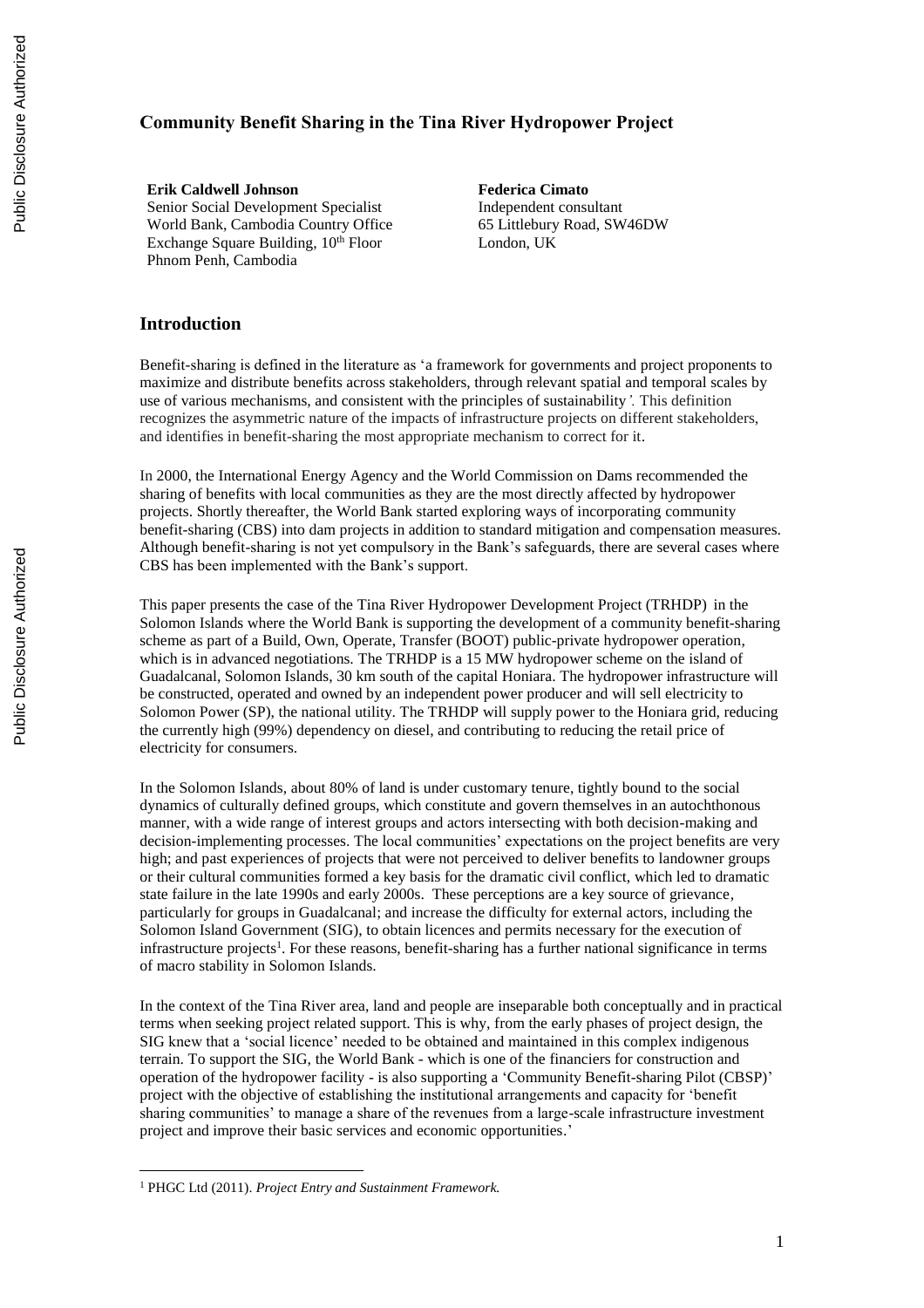This paper is structured as follows: Part I will provide a description of the framework for understanding CBS along with some examples of its implementation worldwide; Part II describes the different phases of the design of CBS for the TRHDP; finally, some lessons will be drawn and presented in Part III.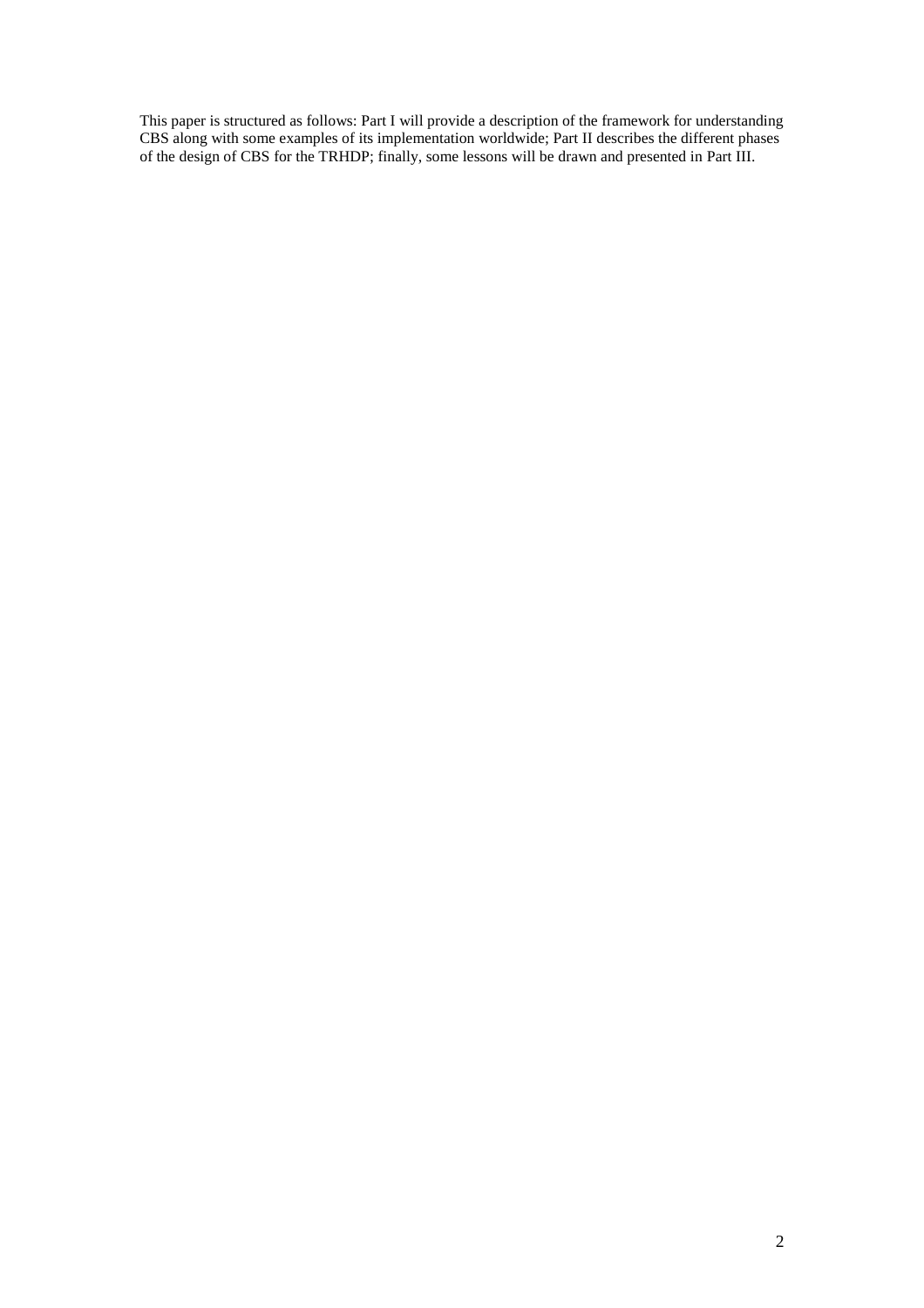# **1. Community Benefit Sharing**

# **1.1 Benefit-sharing in hydropower projects**

Hydropower projects generate a wide array of economic costs and benefits that accrue to different stakeholders in different ways. Typically, project developers get a return on investment and in some cases an economic rent generated by the project<sup>2</sup>; Governments increase energy supply and/or reduce energy costs to support their economies through renewable (cleaner) sources; and final consumers are able to access cheaper electricity to sustain their businesses and livelihoods. Unlike other stakeholders, local communities in proximity to the project area bear the socio-economic costs associated with the project: they may experience changes in the surrounding environment, physical displacement, loss of land, forest and fishing grounds, change in livelihoods and food security, and in some cases disruption of traditional practices and activities. The risk of impoverishment of the communities affected by hydro development can be high, if not properly managed. These communities exercise formal and informal rights over the land they own and/or occupy and the resources they have access to, and are generally reluctant to give up these rights unless they clearly benefit from doing so.

The existing compensation and mitigation measures, which are compulsory in the international investment frameworks such as the World Bank Safeguard Policies, the IFC Performance Standards, and the Equator principles, were created primarily to minimize the adverse socio-economic impacts of investment projects. However, the international evidence (not just on hydro but more broadly on natural-resource extractive projects) shows that in several instances these measures alone have been insufficient to prevent the risk of impoverishment of the local communities hosting the project<sup>3</sup>, with many projects worldwide continuing to encounter strong local opposition. In the light of this, the concept of 'benefit-sharing' started emerging as an enhancement or evolution of such measures.

The concept of 'community benefit-sharing' (CBS) first appeared in the mining industry in the 1930s. Their application in hydropower development is more recent. In 2000, the International Energy Agency (IEA, 2000) recognized that 'local communities are key players in hydropower projects because they are most directly affected by a project', and recommended that they 'benefit from a project, both in the short term and in the long term' not only through monetary benefits but also through 'improved access, improved infrastructure, support for health and education programs, legal title to land are all important benefits that may be derived from a hydropower project' (IEA, 2000).

Similarly, the World Commission on Dams (WCD, 2000) proposed a new policy framework for hydropower development, which included the recognition of entitlements and sharing of benefits with the adversely affected communities. The framework recommends adversely affected people be recognised as first among the beneficiaries of the project, and that mutually agreed and legally protected benefit-sharing mechanisms be negotiated to ensure implementation.

In the early 2000s, the World Bank started exploring ways of incorporating 'benefit-sharing' into hydropower project design. The need for benefit-sharing stemmed from a recognition of lessons learned from hydropower operations, the roles of social and cultural factors in the effectiveness of outcomes, the added value of multi-sectoral integrated approaches, and the rights of local communities to benefit from development projects (WB Technical Workshop, 2009). Although benefit-sharing is not yet compulsory in the Bank's safeguards, there are several cases of projects where CBS has been implemented with the Bank's support.

#### **1.2 What is benefit-sharing? Definition, rationale, and key lessons**

<sup>2</sup> The term *economic rent* refers to the surplus return or profit that some factors of production generate when they vary in quality and are limited in supply. It arises when exploiting a natural resource whose value is independent of any labour, capital or entrepreneurial effort applied to the resource (Rothman, 2000). Rent is a unique form of return in that it will not be dissipated by free market competition and will continue to accrue to whoever holds the right to exploit hydro resources (super-normal profits).

<sup>3</sup> See Cernea (2008).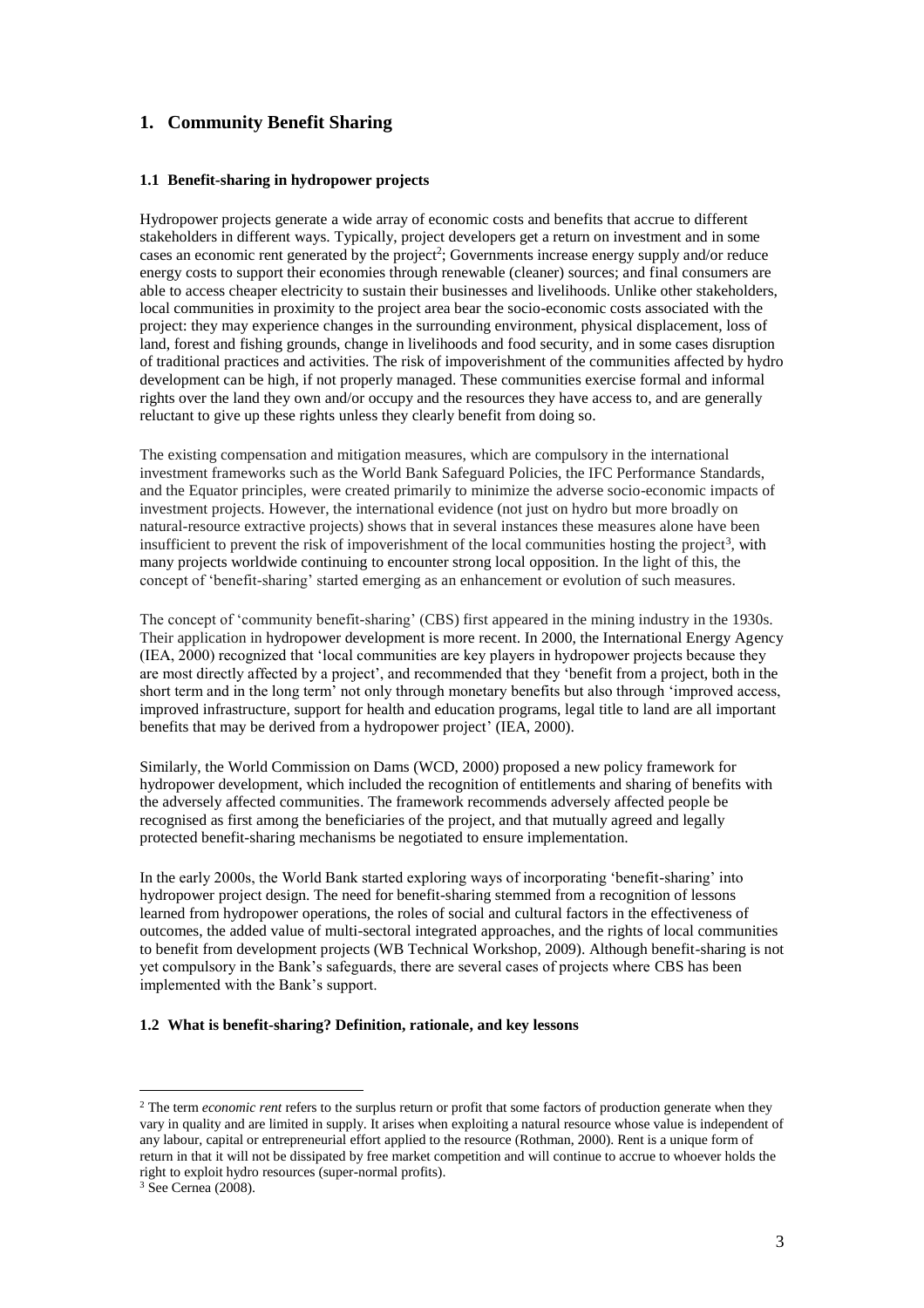There is no single definition in the literature of 'benefit-sharing'. However, one that well captures its key features is the one proposed by SWECO (2011), which describes it as 'a framework for governments and project proponents to maximize and distribute benefits across stakeholders, through relevant spatial and temporal scales by use of various mechanisms, and consistent with the principles of sustainability*'.* This definition implicitly recognizes the asymmetric nature of hydropower development impacts, and identifies in CBS the most appropriate mechanisms to correct for it.

'Benefit-sharing' should be seen as an *approach* to promoting sustainable development in the context of infrastructure projects that moves beyond mitigation and rehabilitation. It does so by recognising the role of multiple stakeholders in the success of the project, and acknowledging the entitlement of the affected people to reap the development opportunities generated by the project itself. The beneficiaries of CBS are typically spread over the project influence area (i.e. they are not limited to the directly affected population), and include those who sacrifice their access to natural resources, give up nonpriced environmental services, and are impacted by cumulative and indirect effects. Unlike mitigation measures, which are funded through project investment budget, CBS is typically financed by project operating income.

The objective of CBS is essentially twofold, stemming from different (yet linked) rationales: i) to contribute to a fair redistribution of the benefits generated by the project in favour of those most adversely affected (justified on *equity* and *economic*<sup>4</sup> grounds), and ii) to take the opportunity presented by hydropower to advance the development of less privileged members of society (justified on *development* grounds). From the project owners' perspective (developers and Governments), CBS should also be seen as part of a sensitive risk management strategy to build a "social license to operate": a well-designed CBS scheme should help to align the incentives of the affected communities to those of the project's owners and operators, building consensus and trust, and favoring a smooth project execution.

CBS should include a strong communication and engagement element, and signal commitment by establishing a formal and systematic approach to local development. Thanks to well-designed CBS mechanisms, projects become socially feasible as well as satisfying the more conventional tests of technical, economic, financial, and environmental feasibility. On the contrary, failing to engage with local communities can lead to opposition and conflict, possibly resulting in reputational damage for the developer, the power off-taker and the financiers, exposure to legal action, security problems, as well as interruptions to construction and/or operations.

For CBS to be effective, tangible benefits should be distributed throughout the life of projects, i.e. by adopting a life-cycle approach. Whichever the *source* of funds (discussed later in this paper), their use can be different. Broadly speaking, one can distinguish between cash and in-kind transfers:

- *Cash transfers* refer to the transfer of funds by the project proponents and/or Government to directly increase the disposable income of individual households and businesses. These can include direct money transfers to individuals or households, dividends from equity shares, subsidized electricity rates/free power, and funds for microenterprises and SMEs.
- *In-kind* benefits have more of a public nature and can include training and capacity building, preferential employment policy, physical infrastructure (water supply and sanitation, roads, rural electrification, rural irrigation systems, telecommunications), health and education facilities and services (clinics, schools, community centres, libraries, textbooks), and financial literacy programmes (often linked to microfinance programmes or other cash-transfer programmes).

<sup>4</sup> In welfare economics, benefit-sharing can also be seen as a way of correcting for a 'market failure' resulting from the existence of an economic transaction (in this case, building and operating the hydro plant) that imposes some economic costs (negative externality) to the local communities, and for which no appropriate compensation is paid. Externalities commonly occur in situations where property rights over assets or resources have not been allocated, or are uncertain.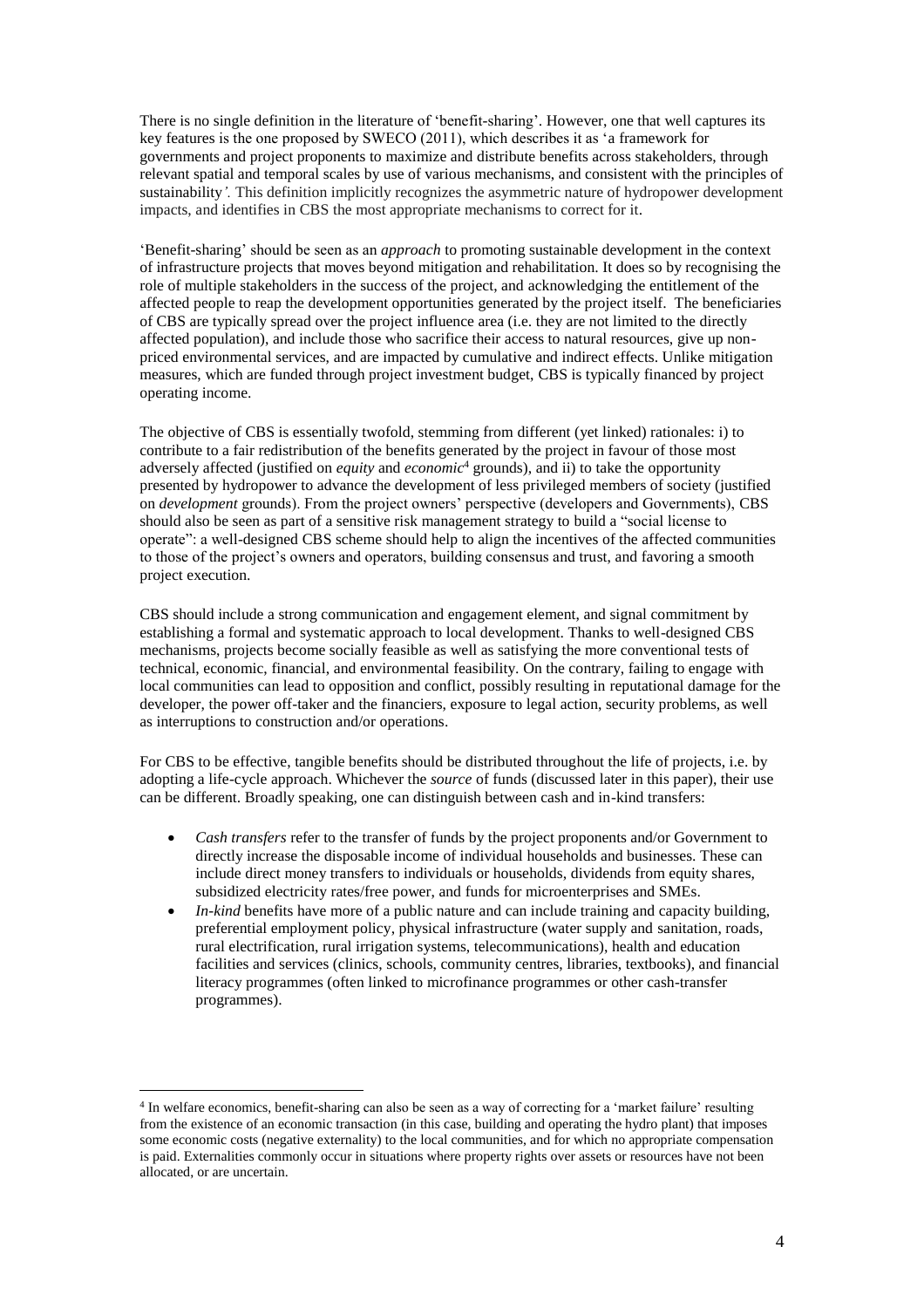Although the design of CBS mechanisms should be context-specific, the international experience shows that there are six key aspects that should be carefully taken into account. These can be summarised as follows:

- 1. *Good communication and early engagement*: local communities' concerns and expectations regarding the project need to be listened to, and engagement should be continuous (before, and during operation) avoiding a mere one-way information flow.
- 2. *Definition of target group*: the target area should be defined with a view to supporting internal community stability and cohesion, and in respect of indigenous institutions, norms and practices. Local power structures and dynamics should be well understood, and benefits should be shared widely enough to avoid resentment and conflict.
- 3. *Timing of benefits*: Local communities need to see tangible benefits materialising early on in the project life, and even before construction starts.
- 4. *Legitimacy and ownership*: CBS should support local ownership, utilizing and even strengthening local institutional capacity.
- 5. *Governance and delivery*: CBS should be simple to administer, have a clear and inclusive governance structure, and support sustainability of benefits in the long-term.
- 6. *Livelihood enhancement*: CBS should support the provision of public goods, and encourage private sector growth and development in the target area.

# **2. Evolution and Status of Benefit-Sharing in Tina River Hydropower**

# **2.1 The Tina River Hydro Development Project**

With the World Bank's support, the Solomon Islands Government (SIG) has been developing the 15 MW Tina River Hydropower Development Project (TRHDP), which is expected to be developed by Korea Water Resources (K-Water), the main Korean state-owned enterprise responsible for water supply and hydropower.

Realisation of the project is important for the future of the Solomon Islands economy. Despite the positive recovery after the civil 'tension' (1998-2003), which disrupted the functioning of state and social institutions and resulted in a 40% decline of GDP, the economy remains highly reliant on diesel generation, and disputes around land continue to hinder foreign investment. Tina Hydro would therefore not only reduce the country's dependency on (price-volatile) oil, but also help to stimulate further large-scale investment.

TRHDP will supply renewable electricity to Honiara, the capital of Solomon Islands. The project is located in the Bahomea district of Malango Ward, approximately 30km east of Honiara. The Tina River has a catchment area of approximately 150km<sup>2</sup>, most of which is mountainous, heavily forested, and unoccupied. The site of the proposed 72m high (from foundation) concrete dam and 30ha storage reservoir on the Tina River is remote and unoccupied although it has been accessed for logging operations in the recent past. All land selected for the project, including the dam site, reservoir, powerhouse, access roads, construction lay-down areas and quarries, is non-residential land, and no physical displacement of people will occur.

A dedicated Project Office (PO) sitting under the SIG's Ministry of Mines, Energy and Rural Electrification (MMERE) is responsible for bringing the project to fruition. Beginning in 2009, the PO has undertaken all aspects of the project in continued dialogue with the indigenous landowners and village communities of the Tina-Ngalimbiu Catchment and wider Malango Ward, and with the assistance of advisors from the World Bank, hydro engineers, and other local and international specialists.

Consultations with the local communities started in 2009. From the beginning, the expectations of local communities have been high with respect to the sharing of the benefits generated by the project. A "social license to operate" was required to initiate the project preparation-related activities, and for the communities the expectation of having a benefit-sharing mechanism was a strong incentive to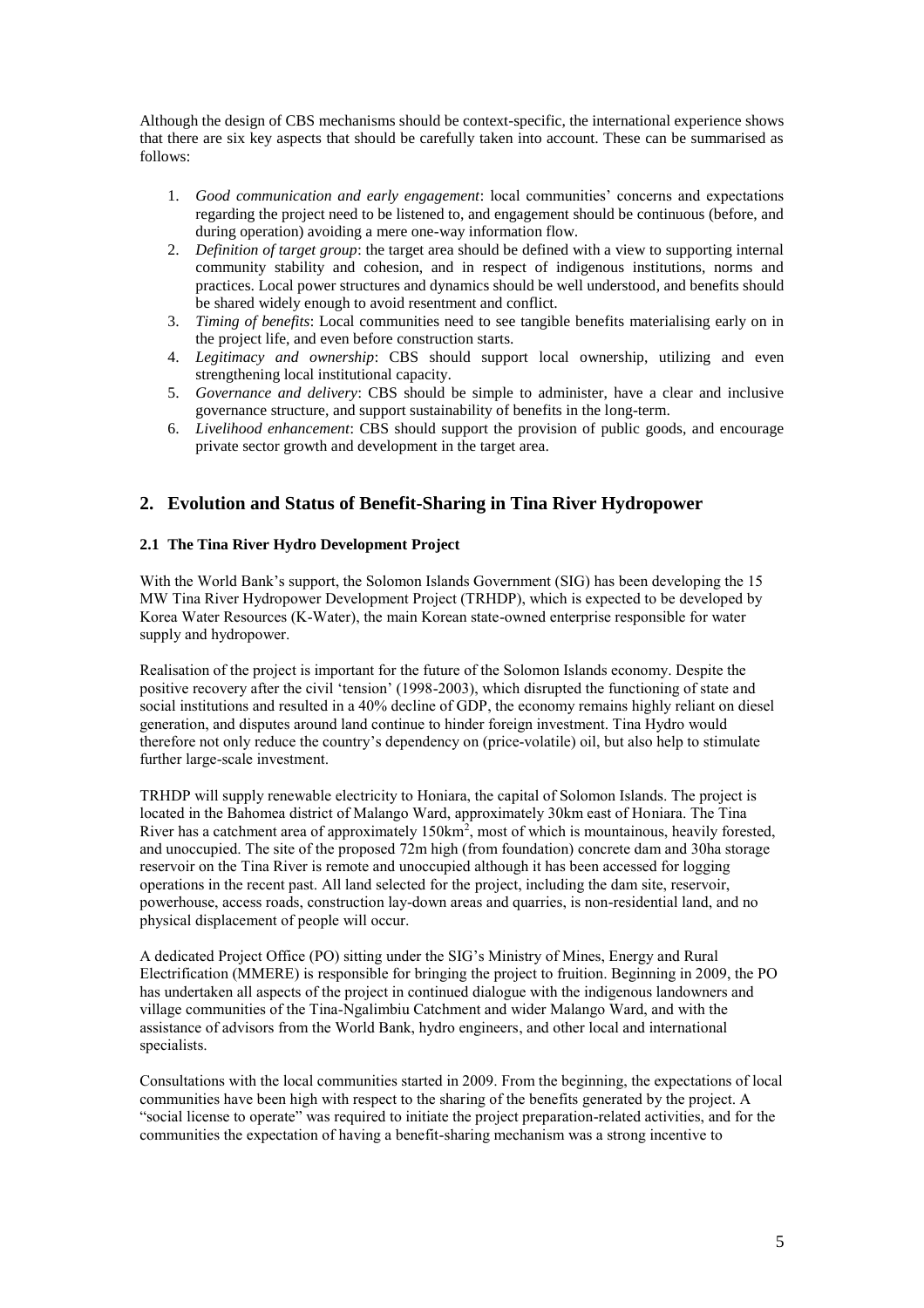cooperate<sup>5</sup>. In 2012, the SIG decided to officialise its commitment to benefit-sharing (described in the next section), and since then has continued to engage with the communities to reach an agreement on the details of the CBS mechanisms to be implemented.

To support the SIG, the World Bank – which will finance construction and operation of the hydropower facility – is also supporting the design and implementation of a "Community Benefitsharing Pilot (CBSP)" project funded by the Japan Social Development Find (JSDF) with the objective to introduce and test an innovative approach to sharing the benefits generated from hydropower development with local communities. The project intends to create CBS mechanisms which may be replicable in Solomon Islands and elsewhere and are able to achieve distributional and local development goals as well as risk management objectives, as described earlier in this document. The CBS mechanisms would be additional to both the compensatory framework (Environmental and Social Management Plan, Livelihood Restoration Plan) and the stream of payments regulated by the Process Agreement between the SIG and five "core land tribes" for the acquisition of the "core land" where the project is located.

# **2.1 The Cabinet policy decision on benefit-sharing**

In the Solomon Islands, localised grievances around land rights are not uncommon, and in the past they have caused disruptions in small hydropower, water supply, and mining operations. For example, in the case of the Buala hydropower facility, operated for 12 years, the land was never acquired due to an inability to agree upon rightful landowners. Also, periodic disagreements with the landowners of the Kongulai catchment, who have title to the land where the underground water spring that provides the majority of the capital city's water supply is located, have been affecting access to water in Honiara. In the catchment adjacent to the TRHDP site, landowners routinely blocked access to the Gold Ridge Mine site largely because of their dissatisfaction with the implementation of the land acquisition agreements for that mining project. The experience of Gold Ridge, its centrality to the events of the civil unrest, and its shared pool of stakeholders with Tina Hydro, means that there is a high level of community expectation regarding implementation of an effective benefit share scheme that is discernibly different.

The country is not new to the concept of benefit-sharing as some mechanisms have been introduced in the past. An example is the Guadalcanal Plains Palm Oil Limited (GPPOL), a large palm oil plantation in the northeast Guadalcanal Plains, owned 80% by New Britain Palm Oil, which operates approximately 5,000 ha under a fixed-term estate lease arrangement with local landowner groups, through local trustees (Box 1). Today, the GPPOL's CBS scheme is viewed positively by its beneficiaries. However, even though rent and royalty payments started flowing in 2008, the project did not start paying dividends until the company went into profit, which was more than a decade after commencement. In addition, due to international price fluctuations and profit fluctuations, communities can experience fluctuations in revenues<sup>6</sup>.

### **Box 1. Guadalcanal Plains Palm Oil Limited (GPPOL) and Benefit-sharing**

 $\overline{a}$ 

The Guadalcanal Plains Palm Oil Limited (GPPOL) began operations in 2005, five years after the ethnic conflict, as a joint venture company between the New Britain Palm Oil Limited (NBPOL) of Papua New Guinea and landowners of the north Guadalcanal plains. An apex landowner organisation called Guadalcanal Plains Resource Development Association (GPRDA) was constituted from representatives of these landowners, to hold a 20% share in GPPOL. In addition, this organisation distributes cash benefits (land rental and royalties) to landowners on behalf of the company.

Plantation production and management is entirely conducted by the company with land rental paid quarterly and royalties monthly. Fifty percent of royalties are paid into 58 trust boards (each representing a parcel of

<sup>5</sup> All the site investigations and studies for the TRHDP have been conducted with full agreement of the local landowning tribes. In 2011, the SIG entered into a "land access agreement" with the 27 land owning Malango tribes. In the agreement, the customary landowners guaranteed to provide physical access to their lands for 18 months to enable investigative drilling, and for environmental and social impact studies to be carried out. In return the SIG gave each tribe a "goodwill payment" paid into a "*special account held on behalf of the landowners, and under control of the* [then] *Landowner Council*. LALRP (2017).

<sup>6</sup> For example, in 2010, no dividend was paid out by NBPOL, but in 2011, this amounted to PGK 150,660. To ensure continuous funding, the Board of NBPOL donated PGK 1 million.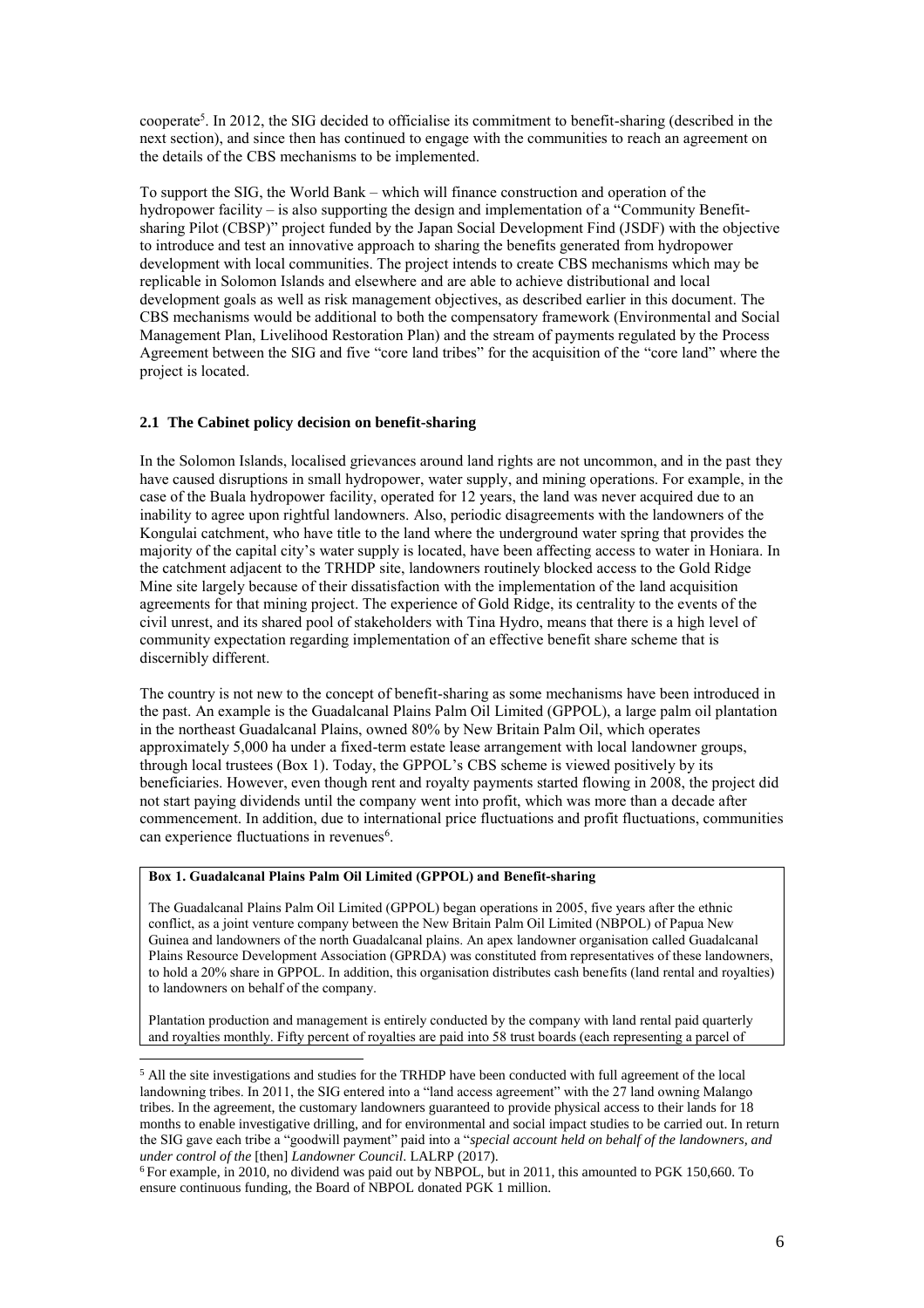registered land leased to the company) in proportion of the land area of each parcel; and the other fifty percent is paid into a Fund administered by an investment committee comprising two representatives—a man and a woman— from each of the five main tribes: Ghaubata, Thimbo, Dhogo, Lathi and Nekama. The 20% share in the company is handled by a registered company, namely the Guadalcanal Plains Resource Development Association Company Limited, with five directors representing the five tribes.

Furthermore, members of some communities in the area have opted to become outgrowers and supply palm fruit to the GPPOL operations: out-grower blocks totalling 817 ha—176 blocks ranging in size from less than a single hectare to 22.2 ha – have been established (Fraenkel, 2010). In recent years, households have been able to make considerable amounts of money from outgrowing. Five per cent of the proceeds from palm-oil sales to the company go into a fund managed by the Tetere Outgrowers' Association, which is a registered company. Out-growers can access credit from the association, and in order to repay debts, GPPOL deducts money from payments at the source.

#### *Source: Fraenkel et al. (2010)*

In the case of TRHDP, benefit-sharing was the primary subject of an awareness campaign during late 2012. This was part of a wider effort by the Government to gain credibility within the community of the Tina area, and overcome its scepticism - based on previous experiences with Gold Ridge and logging projects - towards the ability of large-scale development projects to generate tangible community benefits. Further, the SIG intended to approach the mobilisation of land in a novel manner, one that defused expectations of a "winner-takes-all" situation, which has been the norm in other land mobilisation attempts for national projects in Solomon Islands.

Following consultations with the communities, in November 2012, the Cabinet of the SIG agreed to provide a benefit share in Tina Hydro to the project-affected community. As anticipated in an earlier Cabinet official document (June 2012), the Cabinet agreed that a share of the savings from displacing diesel (currently the source of 99% of energy in the country) achieved as the result of the development of the hydro power station be shared directly with the affected community. The amount of the proposed benefit share was 15% of the net benefit to the Government from Tina Hydro, to be calculated annually. This calculation was a product of the amount of power generated in the calendar year, the cost of operating the plant, including the cost of the Power Purchase Agreement (PPA) with the developer, and the comparative cost of diesel generation at Lungga Power Station.

Not only did the concept underpinning this mechanism prove difficult to understand by the relevant stakeholders, but also it was not considered at the time that the factors in this formula could vary greatly on an annual basis, with some projections suggesting that the benefit share's value could vary between USD 100K and USD 800K, and possibly even result in no net benefit in a given year if oil prices became very low. This prompted the SIG to reconsider the mechanism, and design, with the support of donors, a mechanism more predictable and transparent.

# **2.2 The Exemplar Agreement**

 $\overline{a}$ 

In March 2014, to advance the design of a CBS scheme beyond the Cabinet-approved concept, a formal agreement to be negotiated between SIG and the affected communities, referred to as the "Exemplar Agreement", was drafted based on similar agreements elsewhere<sup>7</sup> to provide a framework for cooperation between the parties with respect to the carrying out of mitigation and livelihood enhancement measures in connection with the project. The agreement was meant to formalise the SIG's guarantees, commitments, and undertakings in favour of the affected people. The Exemplar Agreement included provisions for a Development Corporation (with representatives of the affected people) to fund projects in the affected area with the support of a technical committee (namely a Technical and Environmental Committee). It also envisaged the creation of an Education Fund to support training and education of the affected communities.

<sup>&</sup>lt;sup>7</sup> Partnership Agreements with Aboriginal communities ('First Nations') are particularly common in Northern America. In Canada, Hydro-Québec, which is the largest electric utility in Canada, since the mid-70s has been committed to engaging with aboriginal communities, and gaining social acceptance through their participation in decision-making about energy projects. To date, Hydro-Québec has signed some 30 agreements with Aboriginal nations and communities regarding development projects with a view to enabling them to participate in project construction, and benefiting from the economic spin-offs.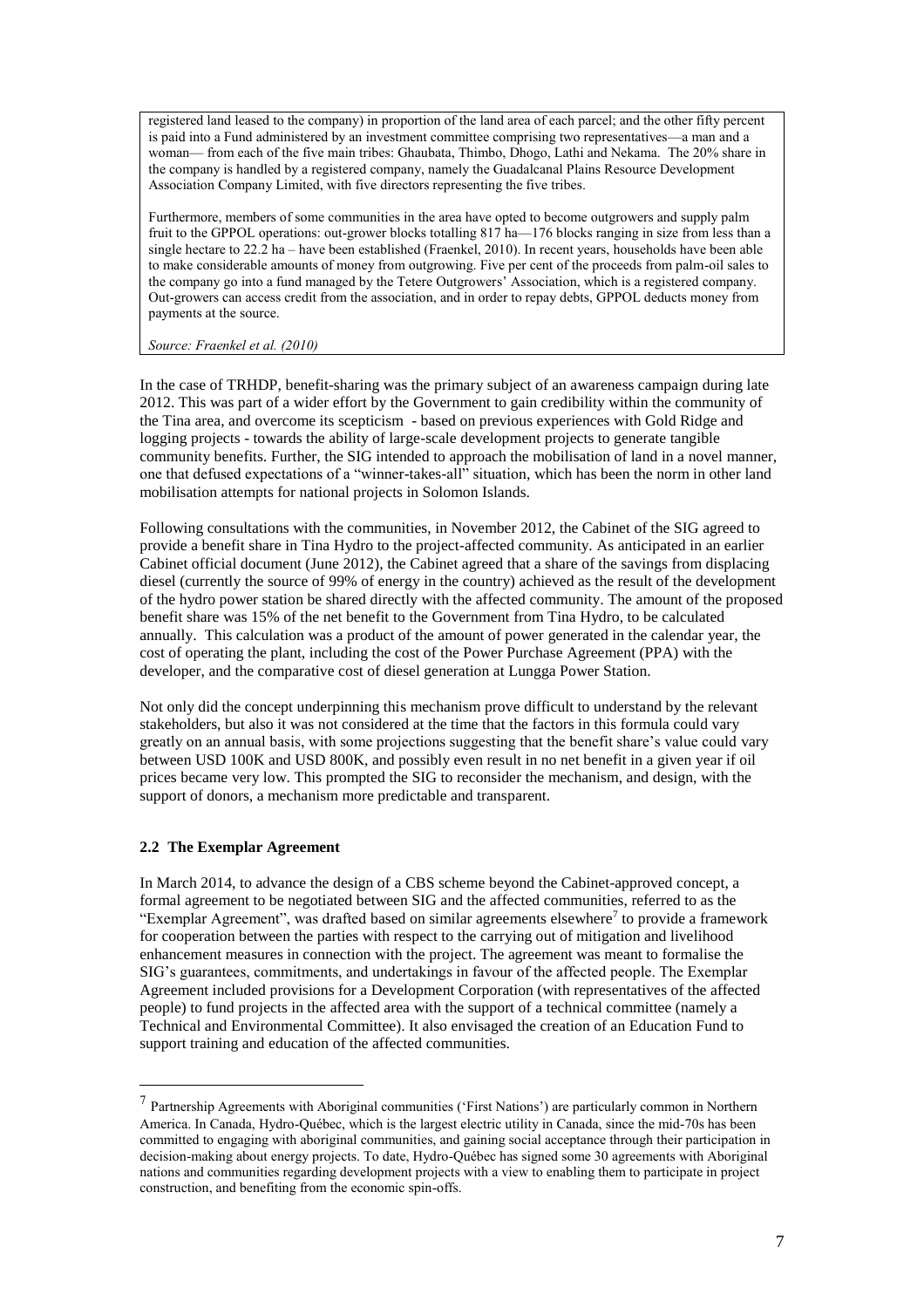However, the Exemplar Agreement was not pursued at the time as the process of land identification prior to land acquisition revealed the difficulty of identifying and negotiating with clearly mandated tribal representatives. In the region, previous mining access agreements have fractured community cohesion and leadership, and people have experienced highly biased access to opportunities for representation in formal fora and bureaucratic channels<sup>8</sup>. Under the circumstances, an Agreement could not be effectively negotiated, and instead the SIG opted to engage with communities further to better understand their needs and expectations on benefit-sharing.

As a result of that engagement, and to demonstrate their commitment to the development of the project area, the SIG took prompt action by funding a road upgrade to a school, the construction of four classrooms at each of the three schools in the area, and the maintenance of a road bridge to Tina village. Further, the SIG decided to design a pilot project to deliver early benefits during the construction period, and to investigate options for the design of CBS procedures and governance arrangements.

The following sections describe more in detail the various elements of the CBS arrangements for Tina Hydro, a share that includes - but is not limited to - the pilot project's investment in basic services and infrastructure for the local communities.

# **2.3 Design of a CBS for Tina Hydro**

# **2.3.1 Benefit-Sharing for Tina Hydro during construction**

The construction of Tina Hydro is expected to take four years. CBS typically includes early benefit transfers in the form of in-kind benefits such as training, employment, and infrastructure (public goods) to support local development as well as contribute to building community support early on, reducing the risk of disruption and delays, which is higher in the early project phases. The numerous consultations with the affected communities - more than 250 meetings over 4+ years since 2011 of various sizes, topic and stakeholder composition - also revealed that they expected to benefit from the project before operation.

In the case of Tina Hydro, benefits during construction, beyond compensation and mitigation measures, will include the following:

# *The Community Benefit-Sharing Pilot (CBSP) project*

The SIG has engaged intensively with potentially project-affected communities since the beginning of the feasibility study period, and the concept of CBSP has been shaped by this ongoing dialogue with affected communities, including the strong desire among these communities, as stated repeatedly and emphatically over the years of discussions, to experience concrete local development impact. In response to that, the Pilot project will comprise two components reflecting the two highest priorities identified by affected communities through community consultations: water supply and electricity.

Most households in the affected communities do not have access to formal water supply, nor reticulated water or sewerage systems. Communities rely heavily on rivers and streams, and suffer during dry seasons and heavy rainfall when river water becomes heavily silted. Further, none of the targeted beneficiary households are connected to the Solomon Power electricity grid, and few households even make use of solar power for lighting, relying instead on kerosene lamps and wood fires for cooking.

In the light of the above, the CBSP funds (managed by the PO) will support WASH and rural electrification projects as follows:

 Water supply systems will be installed or repaired to serve the population in the target area. This is to leverage the potential of water resources in the broader catchment and to minimize the impact of dam construction on the water supplies of Tina River-using communities. These investments will provide affected communities with long-term, improved, sustainable water supply as a concrete benefit of their hosting of the project. All of 88 villages covered by CBSP

 $\overline{a}$ <sup>8</sup> PHGC (2011).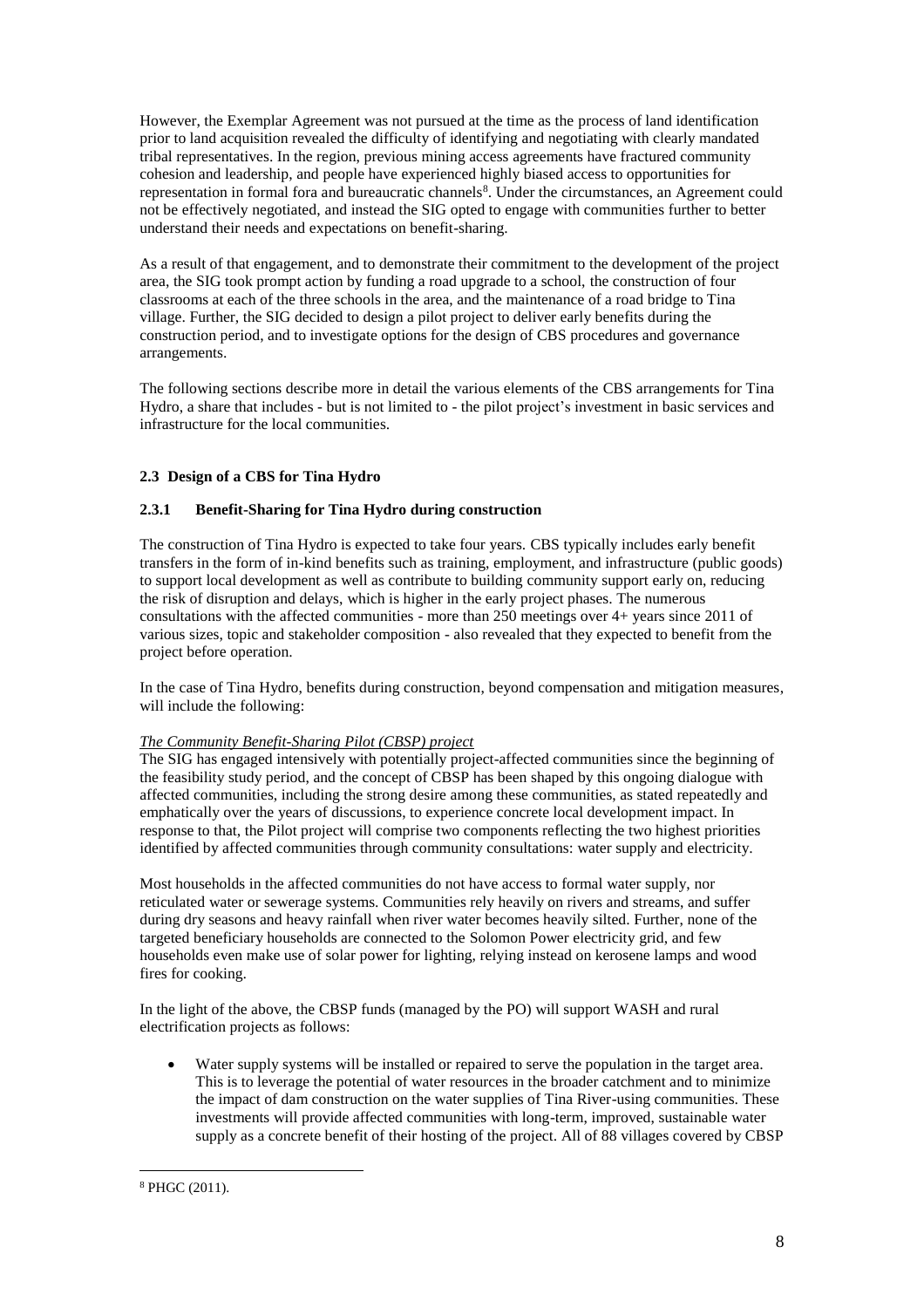will be initially considered for this sub-component. However, in order to attain effectiveness and the best value for money, a smaller number of villages will be selected based on a transparent set of criteria.

 The project will extend the Honiara grid up to the Tina Village through the installation of an additional 11kv transmission line and 415v, low voltage distribution lines and transformers. Due to cost limitations, the project will not finance household connections but run low voltage lines through areas which will make it easy for households to purchase service lines to connect to their homes. If there are sufficient finances available from the Output-Based Aid (OBA) project, which Solomon Power is currently implementing, Solomon Power will offer subsidies to poor households to allow them to obtain a household connection. However, the Project will finance the costs of the service lines and in-house wiring for Rate School and Konga Health Center.

The project will also have a Human Resource Development component, including pre-employment, vocational, and technical training programmes. This component will help the members of communities in the project area access the employment opportunities created by TRHDP. A roster of eligible individuals will be prepared and training designed and delivered to enhance the readiness of these individuals to secure employment. The developer will also be asked to provide a list of technical skills and services that will be needed so that technical and vocational training can be developed and provided to target beneficiaries.

### *Employment Benefits*

During construction, up to 180 technical, highly skilled and low skilled workers may be required for the hydro construction, providing employment opportunities for an estimated 80-100 people in construction and support roles. This benefit is highly important for the local communities, particularly due to the closure of the nearby Gold Ridge mine in 2014, which resulted in the loss of hundreds of jobs.

To ensure that local people will benefit from such opportunities, the Implementation Agreement, which is the concession agreement between the SIG and the Project Company laying out the roles and responsibilities of both parties in implementing the project, contains provisions for the developer to adopt preferential hiring policies for local people. The HR Development component of the CBSP will be complementary to that by supporting the capacity building of the workforce ahead of construction.

### *Land rental regulated by the Process Agreement*

In 2014 the SIG's Commissioner of Lands, determined that 5 of the 27 Malango peoples' tribes resident in the area were the customary collective owners of the projects-affected land. These are: Roha tribe, Buhu-Garo tribe, Kochiabolo tribe, Uluna-Sutahuri tribe, and Viurulingi tribe.

Under a written agreement with the identified owners, referred to as the "Process Agreement", the SIG acquired the land and its commercial assets by using its compulsory acquisition powers under the Solomon Islands' Land and Titles Act. The Process Agreement established that landowners would receive not only land compensation but also a 50% equity share of the Tina Core Land Company (TCLC) (the remaining 50% being owned by SIG). In addition, the Agreement established that the Project Company pay a land lease to the TCLC for the purpose of the construction and operation of Tina Hydro; and that revenues equal to 1.5% of the price paid by the off-taker to the Project Company be shared with the Tribes each year (paid quarterly) during operation. As of January 2018, three out of the five tribes have set up Tribal Cooperatives to receive these funds.

However, it is important to note that the TCLC lease revenues will be used also to finance the TCLC's administrative cost. The Project Office, which will play a hands-on role in the ongoing management of the Cooperatives until they are operating effectively, will be assisted by a qualified accountant from a private financial firm playing the role of an administrator. Funding for this role will also be sourced from the rental payments of the Developer to the TLCL.

#### *Road network spillover effects*

During construction, positive benefits such as faster and safer road transport will be possible thanks to the realignment of 13.2km of the existing Black Post Road, and the creation of approximately 5.5km of new site-access roads for the dam site and power station. Several access roads will also be upgraded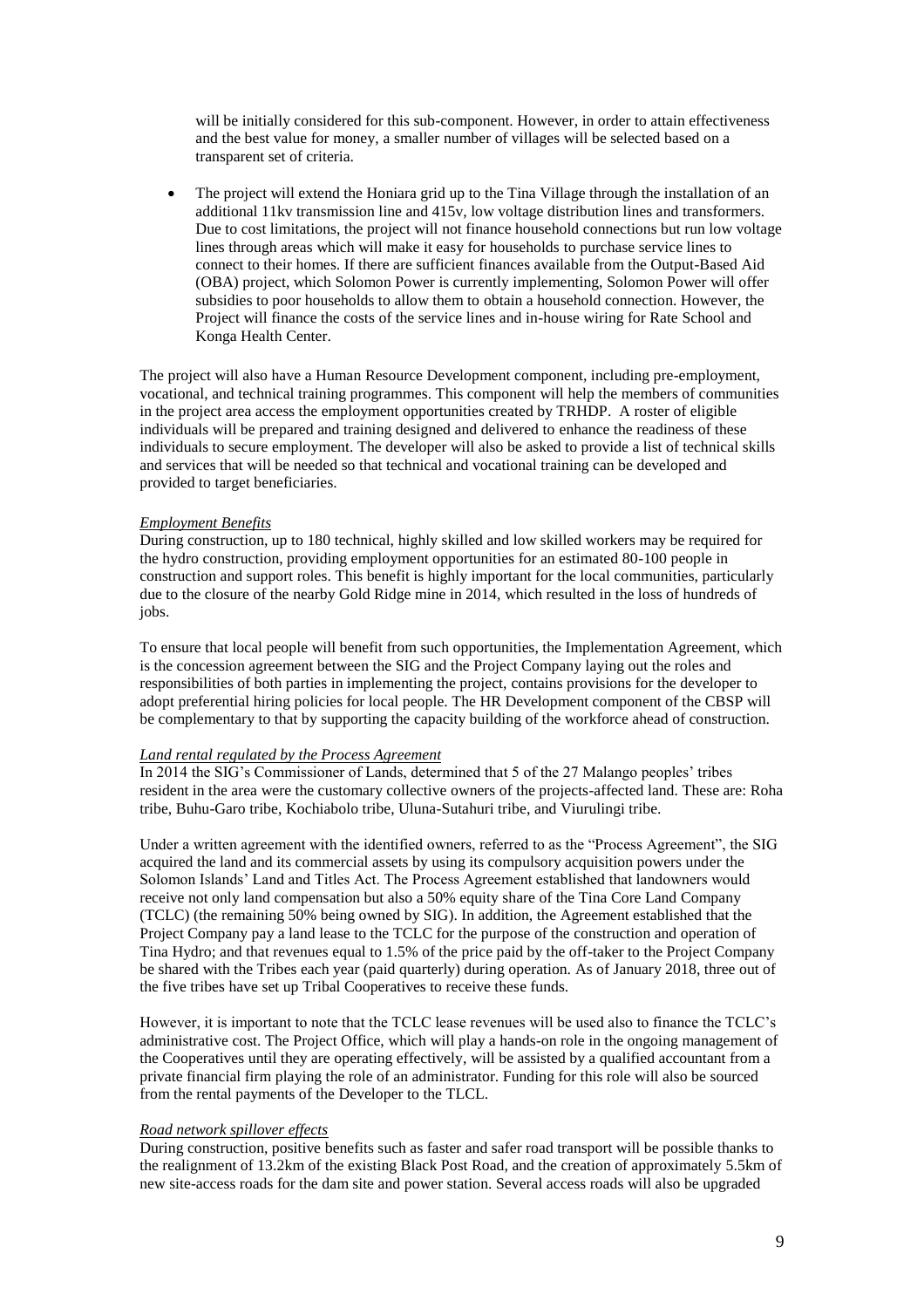and widened, significantly improving the road network in the area. This will contribute to better access to markets, and generate opportunities for local businesses.

# **2.3.2 Benefit-Sharing Mechanism for Tina Hydro during operation**

In addition to delivering benefits during construction, the CBSP project will introduce and test an innovative approach to benefit-sharing able to provide a stream of benefits to the project host communities for the lifetime of the Power Purchase Agreement (PPA) between the Development and Solomon Power and likely beyond.

As explained above, during operation, every man, woman and child<sup>9</sup> in the Tribal Cooperatives established for the implementation of the Process Agreement, will receive a stream of land-royalty revenues (1.5% of the price paid by the off-taker minus administrative costs) directly into their personal bank accounts to avoid the pitfalls of elite capture. The CBS introduced by the Pilot project will be additional to the these land-royalties funds, and reach a wider group of people.

# **2.3.3 The target group of the Tina Hydro CBS**

The benefit-sharing scheme currently being designed is meant to spread benefits in a manner that is deemed to be culturally appropriate and broadly recognised as proper. This scheme will deliver benefits to the community that are distinct from any mitigation and compensation measures set out in the THDRP's Land Acquisition and Livelihood Restoration Plan (LALRP) and Environmental and Social Management Plan (ESMP).

The ESIA established that 1,800 people, representing approximately 362 households, would be directly affected by the project ('Direct Impact Area'). Of this, the majority (1,098 people) live in villages likely to be affected by the quantity and quality of the water in the Tina and Ngalimbiu rivers, and to experience loss of fishing areas, hunting areas, threat to indigenous land and natural resources. Some 700 people will be affected by road works and construction traffic. All people in the Direct Impact Area will be targeted by the ESMP and LALRP.

The definition of the target group for a community benefit-sharing mechanism is critical to the design, operation, and maintenance of legitimacy of any development project. In the context of the Tina River area, it is important to recognize that land and people are inseparable both conceptually and in practical terms. This is due to philosophical positions held by people, as well as the ongoing and intimate biophysical connections that they practice through their economic and social systems<sup>10</sup>.

The Tina Hydro CBS scheme is designed to recognise the cultural community that is self-defined as being Bahomea-Malango, and which is a distinct community that is properly a host of the project. The Malango and Bahomea region is an identifiable cultural region, whose existence as a cultural region is recognised and respected in the wider Guadalcanal context. This cultural community includes within itself those members of tribes indigenous to the Bahomea-Malango, as well as the residents of established villages within the same region. Importantly, this target group includes landowners, but reaches beyond that small subset to include the most vulnerable groups, including the youth, the elderly, and women living in the area impacted by the project.

Target beneficiaries are defined on a sociocultural basis, which can be determined in one of two ways. Firstly, through genealogical membership of one of the historically recognised indigenous tribes of the Bahomea-Malango area. Secondly, through residence in one of the villages recognised as being part of the Bahomea-Malango cultural community. Members of tribes historically recognised by the Bahomea and Malango Houses of Chiefs, have been registered during the period 2013-2016 and make up an estimated 5,000 people at this point. Registration prior to the implementation of the project is an important factor in ensuring that there is no encouragement to potential squatters and external influx. Geographically, the CBS region stretches from Belaha in the west to Kathihana in the east, and from Choro in the south to Veravolia in the north.

<sup>9</sup> Parents of school-age children will be allowed to spend these funds on education only, until children reach the age of 18.

<sup>10</sup> PHGC Ltd (2011). *Indigenous Terrain Mapping Report*.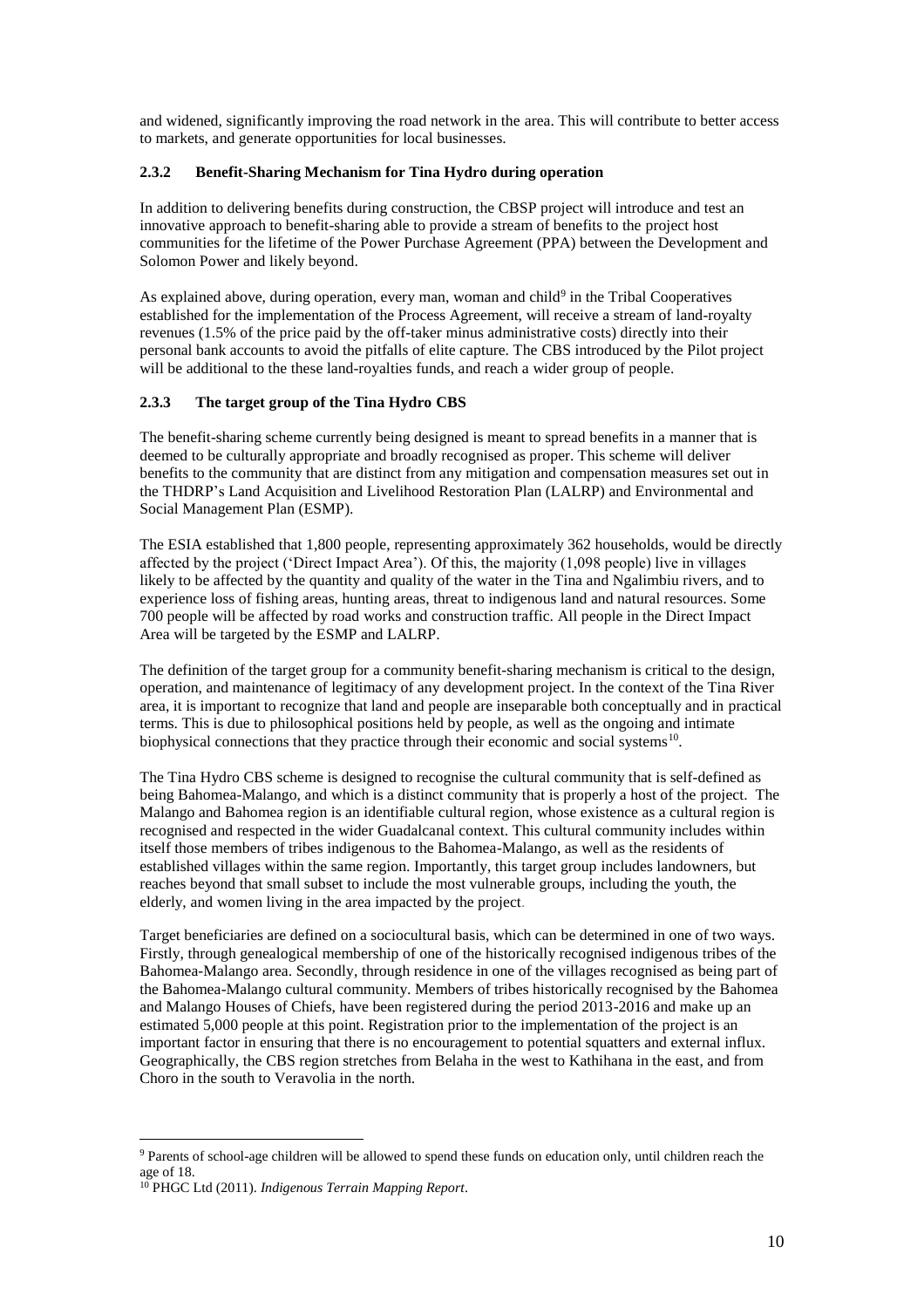

# **2.3.4 Funding mechanisms for benefit-sharing during operation**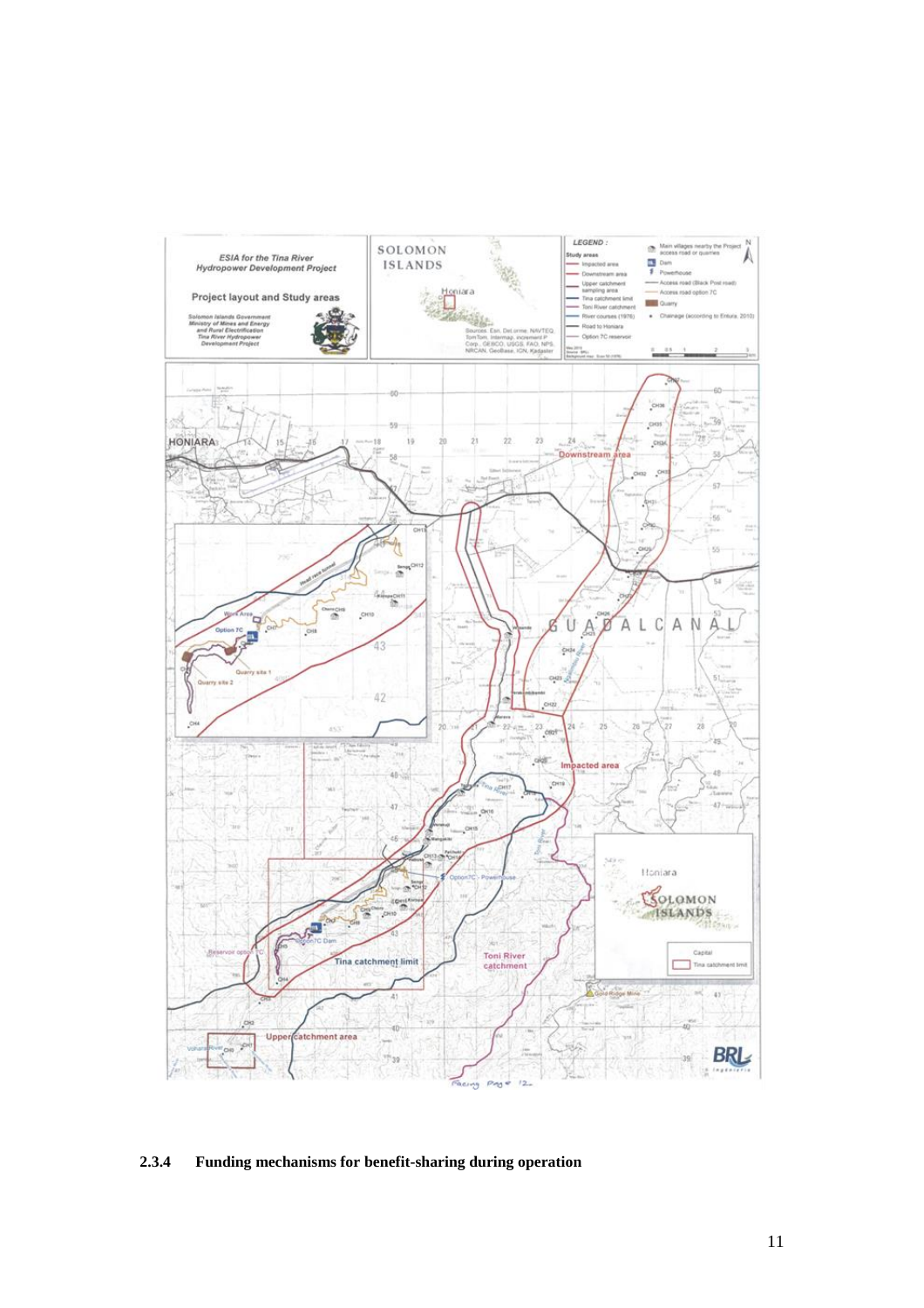In general, there are various mechanisms that can be used to raise funds for benefit-sharing during operation. The main funding mechanisms are summarised as follows:

# *1) Fiscal measures: taxes and royalties*

*Property tax.* In some countries, the State allows local or regional authorities to directly tax dam owners on the dam's property value or other basis.

*Profit-based tax (or profit sharing)*. This is levied on a measure of accounting profit generated by a project (generally the holding company is subject to corporate income tax).

*Cash-flow based or resource rent tax (RRT)*: This is a cash-flow based tax levied on all current receipts net of all current costs (not financial). This method rationale builds on the equivalence between the sum of current rents and the present value of the rents generated by a project throughout its life.

*Corporate income taxes.* Some countries levy relatively higher corporate income taxes to the extractive industry, and this could also be applied to hydropower.

*Royalties based on capacity or energy (revenue sharing)*: Unit-based royalties represent fixed amounts per KWh generated paid by developers to governments as soon as production starts. Fixed royalties (also called 'capacity royalties') are based on plants MW capacity.

### **2)** *Water rental*

Another way to extract rent from hydroelectric projects is to impose a charge on the water. The charge can be expressed as a rental, royalty, or simply a charge for the use of the water. Such charges can be stated as ad valorem charges, as fixed charges per unit of water used. Water rental is designed to capture the opportunity cost of the water used by the developer.

### *3) Equity sharing*

A variety of mechanisms may allow local, regional or national authorities to partly or fully own a dam project. Shareholders share the risks of the venture but also its profits, if any. Capital can be fully paid upfront, or the cost can be borne by the developer and deducted (with interest) against future shares of proceeds. The Government and local communities can negotiate for free equity. Depending on the shareholding agreements, dividends can be a share of net-profits or cash-flows proportionate to the government's or local communities' shareholding.

#### *4) Free electricity*

 $\overline{a}$ 

In this case, governments (central and/or local) negotiate to receive by the developer a percentage of energy free of cost. The government either sells its portion on its own, or takes cash payment from the operating companies in lieu of physical delivery of the commodity. In practice, this method is equivalent to revenue sharing. Alternatively, the energy could be transferred free of costs to local areas to attract investment<sup>11</sup>.

Box 2 presents several international examples of benefit-sharing mechanisms.

# **Box 2. International legislation on hydropower benefit-sharing.**

There are several countries that use benefit-sharing mechanisms for redistributing benefits from hydropower.

In **Colombia**, 3% of revenues from all hydropower projects are transferred annually to the watershed agency to fund watershed management activities working with the basin communities. A further 1.5% of project revenues is transferred to the municipalities bordering the reservoir, and an additional 1.5% must be devolved to the

<sup>&</sup>lt;sup>11</sup> In China in the Shuikou project, the government provided free electricity to resettled communities about twice their needs so they could attract energy intensive industries into the area thus creating jobs. Generally, this approach should be carefully designed and regulated as it could generate perverse incentives with negative socio-economic impacts (e.g. over-exploitation of natural resources, dirty industry proliferation etc.).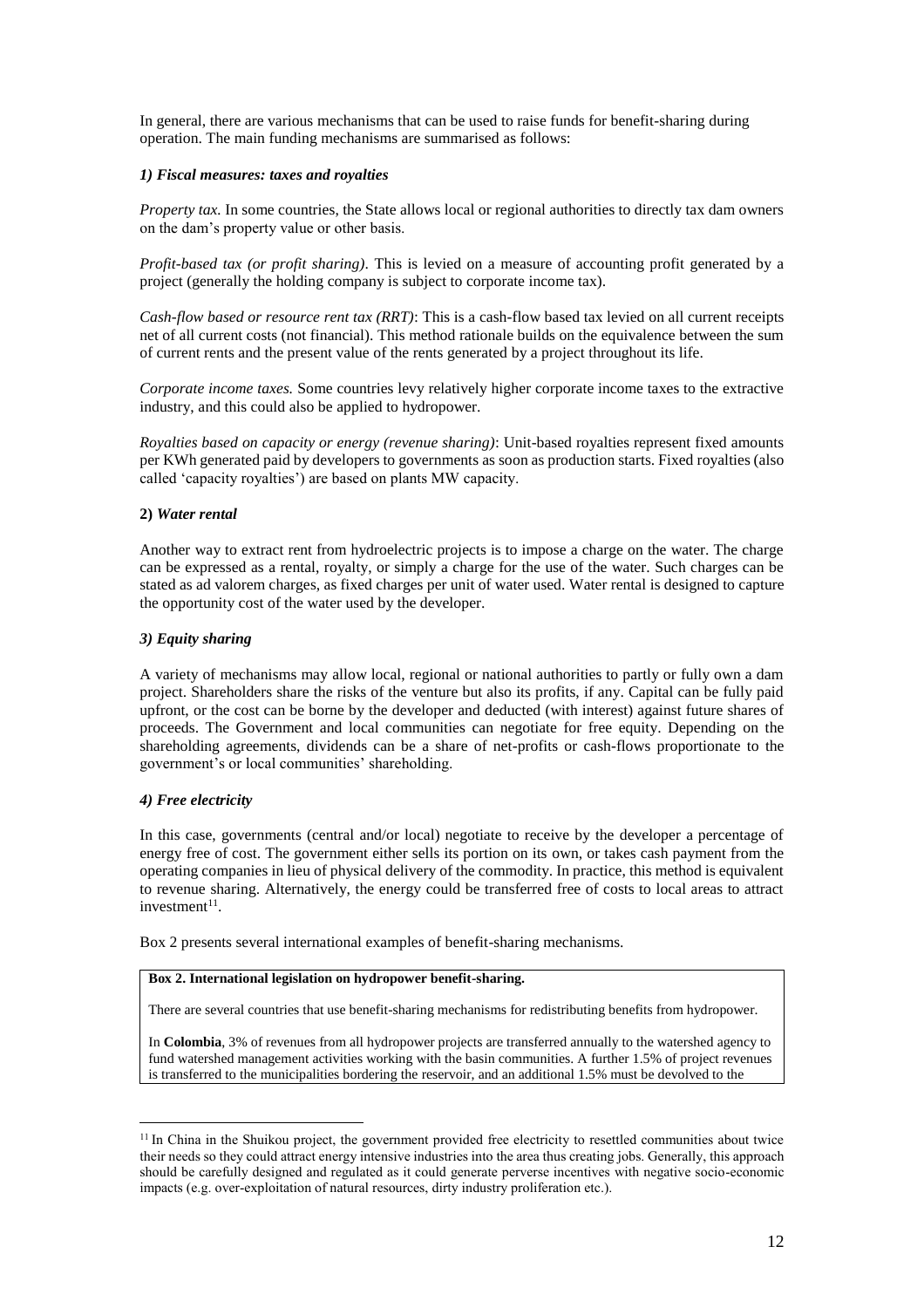municipalities located in the watershed upstream of the dam. These amounts must be used for infrastructure projects that have been identified in municipal development plans.

In **Brazil**, hydropower developers pay royalties, which are in effect a tax on the use of natural resources. Brazil's royalty regime stipulates royalties to be re-distributed 45% to States, 45% to cities and 10% to federal bodies. Of the 45% aimed at the municipalities, 85% goes to the areas directly affected by the plant's reservoir. The remaining 15% are distributed among states and cities affected by reservoirs upstream from the power plant. The money may be used for health, education and safety programs but not to pay staff or reduce debt, unless the creditor is the national government.

In **Nepal**, revenue sharing follows a 50-38-12 formula whereby the central government receives 50% of the royalty, 38% goes to the region(s) hosting the project, and 12% to the concerned district(s). Shareholding agreements have also been implemented in Nepal. The Chilime Hydropower Project, owned by the Nepal Electricity Authority (NEA), was the first in the country to allocate 10% equity to the people of Rasuwa district, where the project is located.

In **Norway**, the legislation comprises a number of mechanisms that ensure monetary benefit-sharing from water management and hydropower projects with regional and local communities. These mechanisms include: up to 10% of the developer's electricity production to the local authorities at production price (generally lower than market price); licence fees paid to municipalities and counties linked to the degree of environmental disturbance and the profitability of the development; taxes paid to regional and local authorities; and revenues received by counties and municipalities in the form of dividends to the owners (in Norway, many electricity production or distribution companies are owned by municipalities and counties).

In **India**, the States rather than the Central government own water resources. A revenue sharing mechanism is in place whereby Indian States are allocated 12% electricity, free of cost, for the entire life of the projects operating in the States. In 2008, the National Hydropower Policy<sup>12</sup> made provisions for 1% additional free power from the project to be sold and revenues to be allocated for the development of local areas by transfer to the 'Local Area Development Fund' (LAFD). The State Governments are also expected to contribute a matching 1% (from the sale of their share of 12% free power) and transfer it to the LADF on a yearly basis. The revenues from the sale of 1% free electricity is transferred by the LADF via electronic bank transfers into the bank accounts of the people affected by the project, annually, and for the entire life of the project.

Finally, **in Canada**, benefit-sharing is commonly in the form of partnership agreements with Aboriginal nations and communities. For example, in 1992, the Cree and Hydro-Québec signed the Opimiscow-La Grande Agreement, with which they agreed upon remedial measures to correct the impact of the projects or to compensate for the loss of harvesting areas by increasing the carrying capacity and enhancing habitats around the project sites. Hydro-Québec agreed to provide the Cree with a C\$25 million Remedial Measures Fund, and the parties also agreed to create a non-profit corporation called Opimiscow-Sotrac Company to carry out the remedial works. To date, Hydro-Québec has signed some 30 agreements with Aboriginal Nations and communities regarding development projects with a view to enabling them to participate in project construction, and benefiting from the economic spin-offs.

# **2.3.5 The case of Tina Hydro: funding options for CBS**

 $\overline{a}$ 

Various funding options have been considered for Tina Hydro. One important factor to be considered in choosing CBS mechanisms concerns its ability to provide a stream of revenues for the funding of development investment. During consultations, the communities have expressed the desire to improve basic-need services, and to have access to various livelihood enhancement activities. To achieve this target, a range of funding mechanisms has been considered. Not all of them, however, are a good fit for the project.

Equity sharing, for example, would be challenging to implement: the project's debt to equity project financing ratio is already high, and a change in the shareholding agreement would impact upon the equity ratios and returns required by the commercial investors and most likely require lengthy negotiations. The governance of a shareholding structure that includes the communities could be complex. Further, profits hence dividends could vary on an annual basis. For these reasons, this option would not be the most suitable for Tina Hydro.

<sup>&</sup>lt;sup>12</sup> Ministry of Power India (2012). National Electricity Plan, and the 'Guidelines for Management of LAFD in respect of central sector hydro-electric projects', Indian Ministry of Power.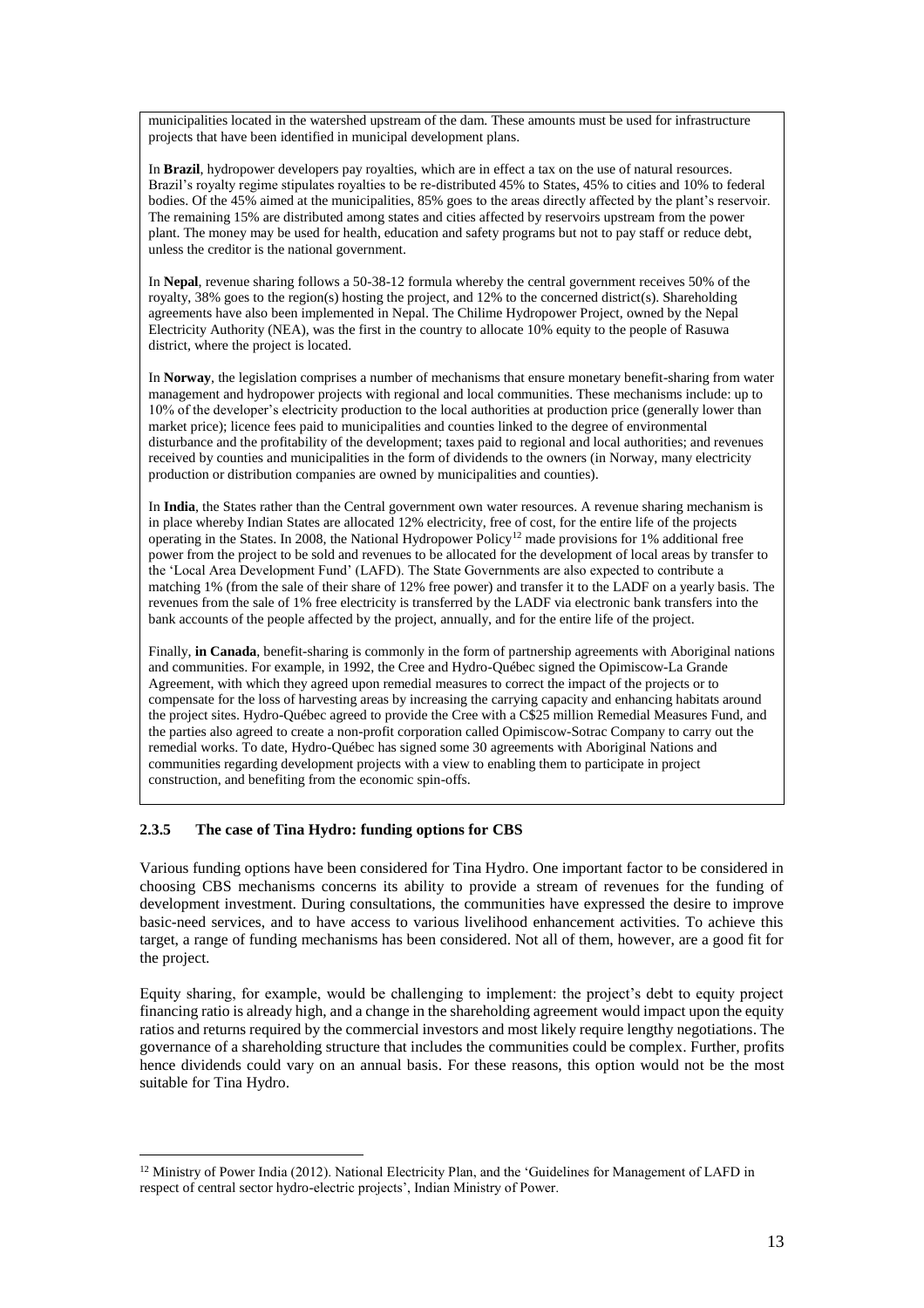Revenue sharing could also be achieved through levying a profit tax. However, this would need to be calculated on an annual basis by the developer, and could result in high compliance costs for both government and the company. Funding benefit-sharing through a water rental-type of mechanism would not be feasible either due to how water rights are defined in the Solomon Islands: the High Court<sup>13</sup> established that flowing water is a public right, which is not owned by the owners of the land over which it passes.

The option of delivering benefit-sharing through free electricity has also been considered. However, having free or subsidised electricity in the area could attract investment and migratory flows, which could trigger tensions. In the past, ethnic conflict has been ignited by migrant people inflows into Guadalcanal, where large investment projects such as the Gold Ridge Mine were located.

A fixed levy (which means a fixed amount per annum is paid for benefit sharing) would be easy to implement, and ensure a stable flow of funds. However, by fully de-linking the benefit share from the plant's operation, this mechanism alone would be less effective in aligning the interests of the power producer, off-taker and community members for the hydropower facility to operate as efficiently as possible. To overcome the 'lack of incentive' issue of the fixed levy option, an additional unit-base energy royalty could be designed. This would correspond to a \$/Kwh charge, to be multiplied by the energy generated per billing period. The calculation of the energy royalty amounts would need to be done by the Project Company (PC) on a quarterly basis, and the cost incorporated into the bill to the off-taker. The formula should allow for some escalation adjustment.

A comparison of various mechanisms and their advantages and disadvantages are provided in Table 2.

| <b>Funding Mechanism</b> | <b>Main Features</b>                                                                                                                                                                                                                                              | <b>Challenges</b>                                                                                                                           | Opportunities                                                                   |
|--------------------------|-------------------------------------------------------------------------------------------------------------------------------------------------------------------------------------------------------------------------------------------------------------------|---------------------------------------------------------------------------------------------------------------------------------------------|---------------------------------------------------------------------------------|
| Fixed tax or levy        | A fixed levy plus<br>escalation is charged                                                                                                                                                                                                                        | Payments not linked to<br>the plant's actual                                                                                                | Simplicity.                                                                     |
|                          | annually.                                                                                                                                                                                                                                                         | performance<br>(misaligned                                                                                                                  | Stability of flows.                                                             |
|                          | Fixed cost, embedded<br>into capacity payment<br>like any other O&M<br>cost.                                                                                                                                                                                      | incentives).                                                                                                                                |                                                                                 |
| Energy royalty           | PC calculates energy<br>royalty payments<br>based on actual energy<br>dispatched on a<br>quarterly basis<br>(through metering),<br>and add it to bill to the<br>off-taker.<br>Formula can be<br>adjusted for inflation.<br>Hydrological risk<br>affects payments. | Add some variability<br>to the flows, like profit<br>sharing and equity<br>dividends.                                                       | Alignment of<br>incentives: payments<br>are linked to the<br>plant's operation. |
| Profit taxes             | Profit taxes levied on<br>the project annually.                                                                                                                                                                                                                   | Relatively higher<br>monitoring costs for<br>government, and<br>compliance costs for<br>company.<br>Revenues from profits<br>vary annually. | Profit-sharing<br>mechanism clear to the<br>communities.                        |

Table 2: Funding options for the Tina Hydro CBS

 $\overline{a}$ <sup>13</sup> Solomon Islands Water Authority v Commissioner of Lands SBHC 58.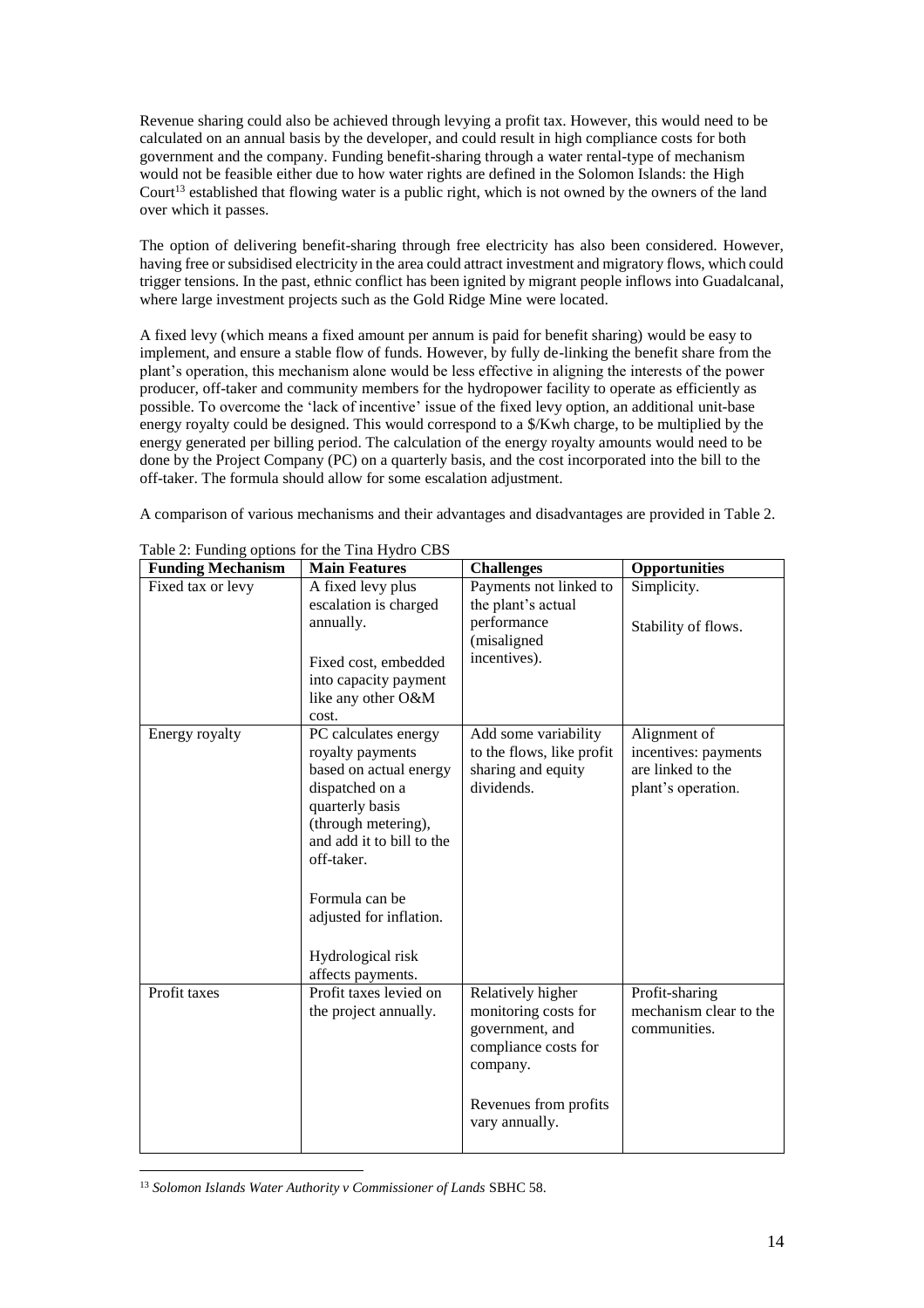| <b>Funding Mechanism</b> | <b>Main Features</b>                          | <b>Challenges</b>            | Opportunities         |
|--------------------------|-----------------------------------------------|------------------------------|-----------------------|
|                          |                                               | Does not work if             |                       |
|                          |                                               | project margins are          |                       |
|                          |                                               | modest.                      |                       |
| Water rental             | In Solomon Islands,                           | N.A.                         | N.A.                  |
|                          | there is no formal                            |                              |                       |
|                          | allocation of water                           |                              |                       |
|                          | rights. Flowing water                         |                              |                       |
|                          | is a public right, un-                        |                              |                       |
|                          | owned by the owners<br>of the land over which |                              |                       |
|                          | it passes.                                    |                              |                       |
| Free electricity to      | Revenues from sales                           | Communities have             | Electricity increases |
| communities              | of electricity                                | expressed other              | the chance of         |
|                          | transferred to the                            | preferences.                 | economic              |
|                          | communities, or free                          |                              | development.          |
|                          | electricity directly                          | Free electricity to the      |                       |
|                          | delivered to the                              | communities risks            |                       |
|                          | communities.                                  | triggering migration         |                       |
|                          |                                               | into the area and            |                       |
|                          |                                               | associated higher costs      |                       |
|                          |                                               | for Solomon Power.           |                       |
|                          |                                               |                              |                       |
|                          |                                               |                              |                       |
| Equity share             | This would require a                          | Impact upon the equity       | Give great sense of   |
|                          | in<br>change<br>the                           | ratios and returns           | ownership to the      |
|                          | shareholding                                  | required by the              | communities.          |
|                          | agreement.                                    | commercial investors.        |                       |
|                          |                                               |                              |                       |
|                          |                                               | Dividends should be          |                       |
|                          |                                               | channelled directly to       |                       |
|                          |                                               | local communities to         |                       |
|                          |                                               | reduce leakages of<br>funds. |                       |
|                          |                                               |                              |                       |
|                          |                                               | Lengthy negotiations.        |                       |
|                          |                                               | Governance could be          |                       |
|                          |                                               | complex.                     |                       |

During the numerous village workshops held in the area, the communities have indicated the need to invest in basic-need services such as health and education as a priority: local people aspire to have greater access to schools to make it easier and safer for their children to get an education<sup>14</sup>, and to have adequate health services near the project area<sup>15</sup>. They have also voiced their expectation of improving quality of life through access to electricity, improved water supplies and incomes, better services, and better quality roads (ESIA, 2017).

<sup>&</sup>lt;sup>14</sup> The ESIA (2017) reports that 'the residents of the project area have to travel considerable distances over rough roads, often on foot, to attend the basic provincial government provided health clinic at Namanu or the health post at GPPOL (Gorou health post). Even when they are able to attend the clinic, local people may not be able to obtain the drugs or treatment necessary. The main national hospital in Honiara is not easily accessible by local communities'.

<sup>&</sup>lt;sup>15</sup> It is reported in the ESIA (2017) that 'from observation in the villages of the TRHDP area, school attendance is relatively low. Interviewees indicated that this was due to the labour needs of the household, low accessibility of the local schools due to lack of school transport, and poor attendance by teachers due to low salaries and/or failure of the government to regularly pay the teachers' salaries. Some local villagers volunteered that their young people/teenagers had poor literacy skills, and were not easily employable as a result. This, in turn, leads to early marriage and child bearing among girls, and antisocial activities among boys'.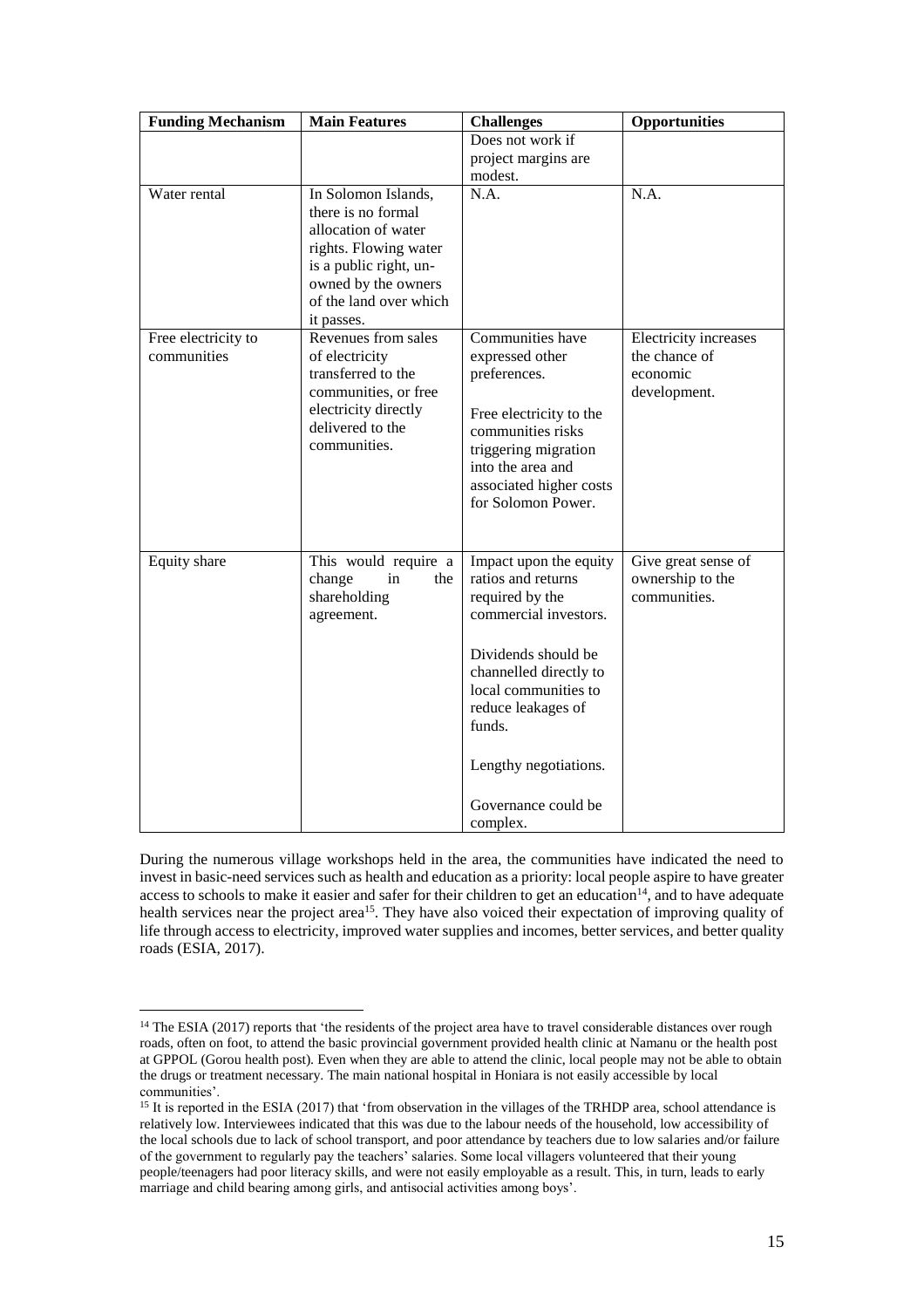Taking the above into consideration, a CBS scheme is currently being designed to deliver two elements: a minimum guaranteed or 'base benefit share component', to support investment in basic-need services, which are essential to the development of the communities; and a 'variable component', linked to the performance of the plant (power generation) to support additional community development projects.

As shown in table 2, above, an energy royalty would be relatively simple to administer, and have shorter implementation time and lower transaction costs compared to other revenue-sharing mechanisms (equity sharing and profit tax). Compared to a fixed levy, however, it would have the further advantage of aligning the incentive of the communities to that of the project owner and off-taker, effectively making them 'partners' in the project.

In the case of TRHDP, in each billing period, the off-taker (SIEA) will pay the developer a 'Capacity Payment' (lump sum) on the basis of the tested net available capacity of the plant, in what is called a 'take and pay' PPA arrangement. The benefit sharing mechanism will therefore be incorporated into the Capacity Payment.

The calculations of the two recommended Benefit Share components would be as follows:

- **Base Component**: paid annually as a Benefit Share regardless of energy generation to support investment in education, and cover for fixed management costs.
- **Variable Component**: this is calculated by multiplying an energy royalty of an agreed USD/Kwh value by the energy generated per billing period.

Both the Base and Variable Components will need to be escalated annually to ensure the 'real' value of the funds is maintained fairly stable over time. Both the Base and Variable Benefit Share Component amounts will need to be calculated by the Project Company, and included in the itemised bill to Solomon Power. The Total Benefit Share amount, meaning the sum of the Base and Variable Components, will be deemed to represent a necessary and sufficient sum to support a meaningful development plan in the area. Having a Base Component will ensure children will benefit from a stable and predictable stream of funds to support good quality education infrastructure and service provision.

These costs will be passed through onto final consumers through retail tariffs. Following the recent tariff revision introduced in January 2017, consumers have seen a reduction in the average tariff from USD 0.85 /kWh to 0.65/Kwh. After 2020, such reduction will also be due to the Tina Hydro project starting operations. Under the new tariff system, tariff variations will occur to reflect higher/lower fuel usage during dry/wet months. Specifically, fuel costs (adjusted for heat and system losses) and PPA costs incurred by Solomon Power will be passed through onto final consumers through a "fuel charge"<sup>16</sup>. The 'benefit sharing' cost (being part of the PPA costs) will be a small surcharge on the power bill for those who consume electricity, whose (high) willingness to pay is revealed by current (high) tariffs. Such surcharge should be considered as the fair price the Solomon Islanders pay to the communities who have agreed to host the project to support their development.

# **2.4 Use and management of CBS funds**

## *Use of funds*

 $\overline{a}$ 

As described earlier in this paper, during consultations the communities have indicated the need to invest in basic-need services such as health and education as a priority. Their request is to strengthening existing services, including those provided by the provincial government, to ensure access to good quality clinics and schools. In addition to that, they expect a broad range of benefits, including access to electricity, skill enhancement to increase employment opportunities, and access to enhancing livelihood strategies and ecotourism.

During construction, as part of the JSDF-funded CBSP project, further consultations will be held with a view to preparing a detailed development plan to be funded through the CBS scheme. This could be a

<sup>&</sup>lt;sup>16</sup> The fuel charge is one of the four charges included in retail tariffs. The other three are: network charge, non-fuel variable charge, and demand charge.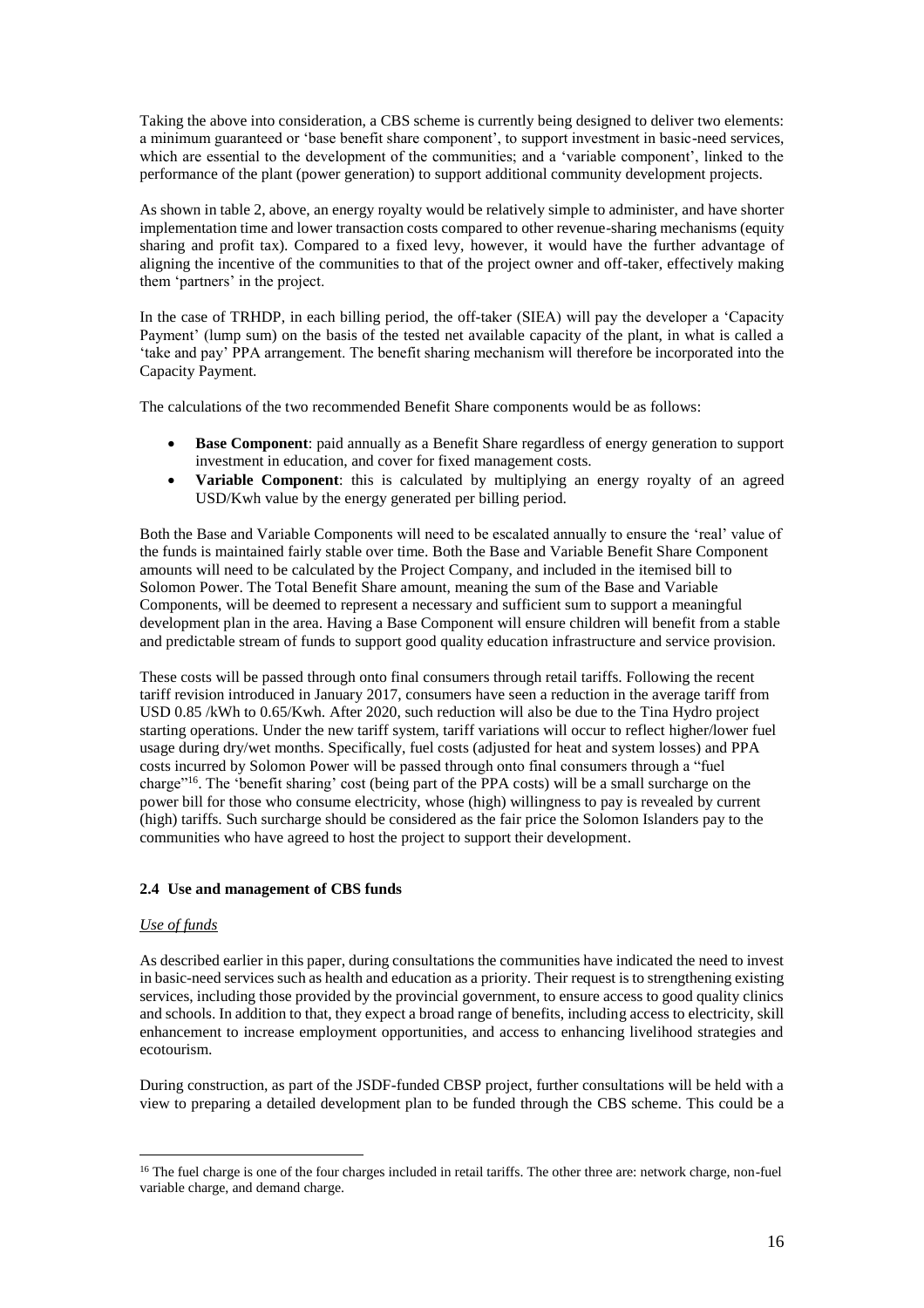five-year plan, in which the communities select and prioritise projects eligible for benefit-sharing funding.

## *Management of funds*

 $\overline{a}$ 

For the Tina Hydro CBS scheme to be effective, funds should be used to support the development of the target communities, and the risk of rent seeking and elite capture should be minimised. Even though the distribution of benefit-sharing funds in the form of direct cash transfers would minimise the risk of fund leakages and elite capture, it would be less effective in supporting investment projects with a public-good nature. On the contrary, a Fund, with the due safeguards in place, is considered the best instrument to support the communities to accomplish their development goals.

The country's experience with respect to royalty distribution is not positive. For example, research shows that only a fraction of the cash from logging royalties goes to the actual owners of the forest resources<sup>17</sup>. For Tina Hydro, to minimise the risk of elite capture, land compensation and acquisition payments are being distributed directly to individual tribal members, set aside for investment, or paid transparently towards cultural expenses as set out in the LALRP.

A dedicated Fund for benefit-sharing (a Community Benefit-Sharing Fund, CBSF) is the recommended instrument for managing the funds. The Fund would support the implementation of 5-year community development investments plan agreed by the community. However, a flexible, grant-making window could be foreseen in the future (e.g. to provide seed-capital to support business ventures) once the capacity of the local communities in financial management and business planning is strengthened. Since funds will include a variable element (the Variable Component), carrying a balance from year to year would help as a smoothing mechanism.

A Charitable Trust would be the preferred legal entity for this purpose, and it is therefore recommended to register a "Tina River Community Benefit Sharing Fund," under the *Charitable Trusts Act,* and open an associated bank account for the receipt and management of benefit sharing funds. Charitable trusts under the *Charitable Trusts Act* are the most common organisational structure for NGOs in Solomon Islands. The organisations are owned on trust by a registered 'trust board', and commonly managed by an executive team responsible for day-to-day operations of the organisation.

The Fund will need to be managed according to a clear set of procedures and criteria agreed by the trustees, with project funding being contingent upon following detailed guidelines. The development of these guidelines will be undertaken as part of the CBSP project. Since the Charitable Trusts Act does not provide guidance on financial management, financial transparency safeguards and accountability mechanisms would need to be part of the Trust Deed or Set of Rules.

The evidence, when available, shows a mix picture, with such Funds in developed countries generally performing well, whereas in developing countries, political interference and poor governance have generally compromised the Funds effectiveness. Some key lessons can be learned from individual projects. Unfortunately, a rigorous review of the performance of benefit-sharing Funds globally is currently missing in the literature.

For Tina Hydro, several institutions have been considered for the management of the Fund, including government actors (the Ministry and the Province), local institutions, non-governmental intuitions (local NGOs), and the Project Company (PC).

Having local institutions managing the Fund would present a number of challenges, which are summarised as follows:

 *The Ministry of Rural Development (MRD) or the Ministry of Mines, Energy and Rural Electrification (MMERE).* Having a Ministry as a Fund manager would increase the risk of political interference in the Fund's operations. The capacity of the Ministries is stretched

<sup>17</sup> Wairiu (2007) outlines a typical situation for Solomon Islanders with respect to logging income: 60% of the return goes to the contractor (often foreign owned), 25% goes to the government, and the rest (15%) goes to the 'fixer' – the local licensee (commonly a local leader/chief and deal organiser who obtain the legally required Government Timber Right – who in theory distributes the money to the land owners). Source: ESIA (2017).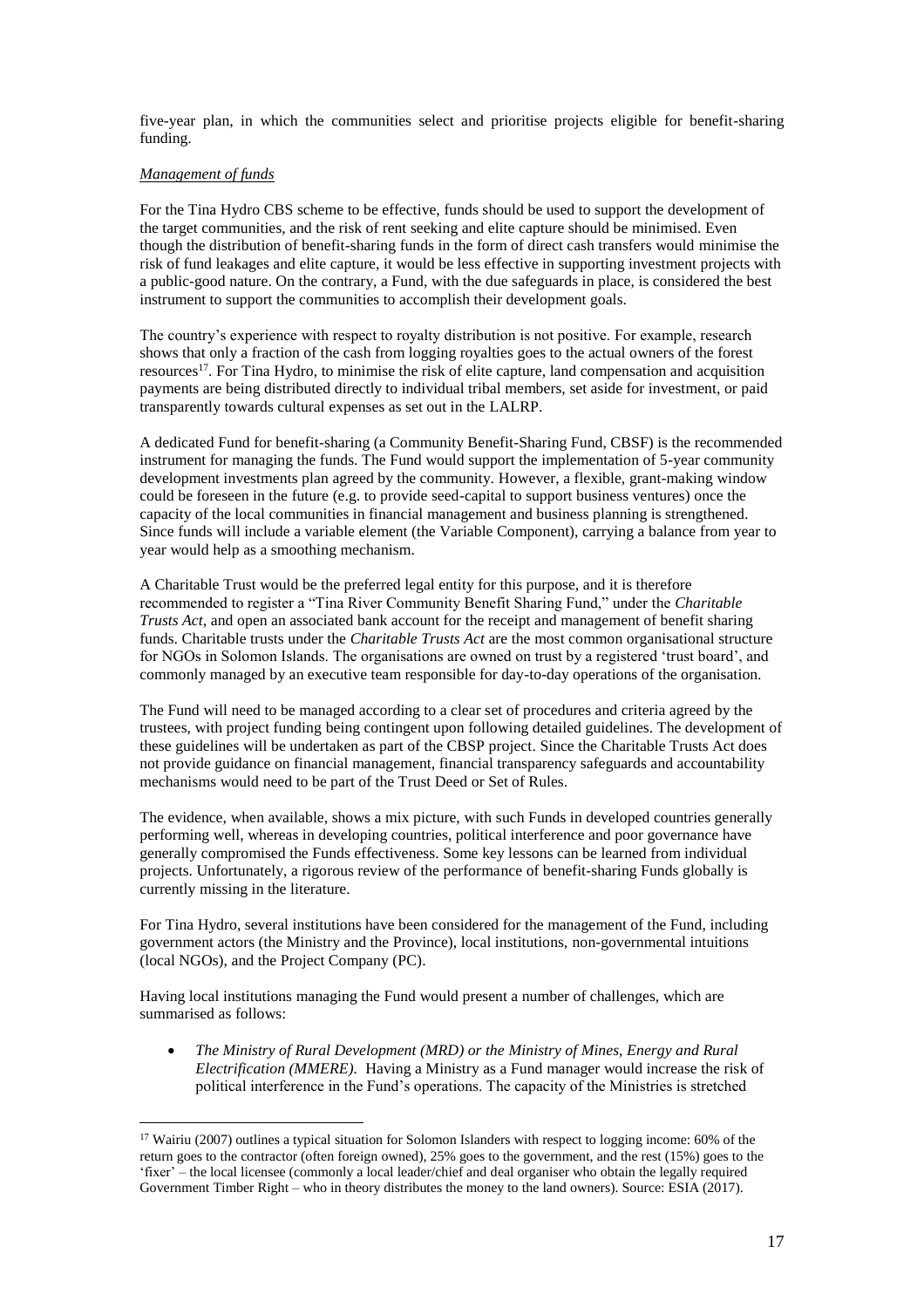(support from the World Bank to the PO will end one year after commissioning); and this option increases the risk of having lengthy bureaucratic processes delaying disbursements, as well as poor transparency and financial accountability mechanisms in place. Further, during consultations the local communities reported that their negative experience with the Gold Ridge Mine Royalty Fund (whose trustees included representatives of the Central Bank, the Ministry of Finance, the Ministry of Energy and Mines, Guadalcanal Province and the Landowners Council) has resulted in a low degree of trust in authorities and state institutions.

- *The Guadalcanal Province.* As for the Ministries, the Provincial Government is not deemed to currently have the capacity to manage a Fund in an effective and timely fashion.
- *The informal Ward Development Committees (WDCs).* Community engagement in the local decision- making process is mostly through ward committees. These committees are a good example of local institutions that include informal and sub-project implementation committees who manage funds and implement community projects. The role of these informal committees is currently limited to managing funds such as the Rural Development Program (RDP) administered by the Ministry of Development Planning and Aid Coordination. These institutions currently have weak capacity to manage benefit-sharing flows, and poor accountability mechanisms in place.
- *A local NGO*. One alternative option could be contracting out the Fund management to a local NGO. There are several good local NGOs in the Solomon Islands, but currently they would have limited capacity to manage a Fund of this type, and could not ensure the continuity required for the CBS scheme. Further, NGOs are typically specialised, while the operations of the Fund are expected to cut across different sectors (education, health, skill development, small infrastructure projects etc.) and require substantial project management capacity. Nevertheless, NGOs could contribute to the scheme by cooperating on the delivery of individual investment components of the Fund.

In the light of the above, a preferable option would be giving responsibility for the Fund's administration to the Project Company (PC). This would ensure continuity, maximize the chances of successful outcomes, minimise the risk of political interference, and provide a suitable period to build capacity within the community. It would also reinforce relationships between the community and the project.

Table 3 summarises the main limitations and advantages of the various management options against four criteria: the risk of political interference, capacity of the institutions in delivering the Fund's objectives, the sense of ownership, and the continuity of management associated to each option.

| Fund management | <b>Risk of Political</b> | Capacity | Local     | <b>Continuity of</b> |
|-----------------|--------------------------|----------|-----------|----------------------|
| options         | Interference             |          | Ownership | management           |
| Ministry        | High                     | Low      | Low       | Low                  |
| Province        | High                     | Low      | Low       | Low                  |
| <b>NGOs</b>     | Low                      | Low      | Medium    | Low                  |
| <b>WDCs</b>     | <b>Medium</b>            | Low      | High      | Medium               |
| Project Company | Low                      | High     | High      | High                 |

# Table 3: Fund Management Options

As shown in table 3, the PC management option is the one with the best performance against the four criteria. Under this option, Solomon Power will make the Capacity Payment to the PC (under the terms of the PPA). Upon receipt of the Capacity Payment, the PC shall be responsible for transferring the Base and Variable Component amounts of the Benefit Share into the Trust Account.

The PC will provide support to manage the funds in exchange of an administrative fee. It is advised that the administrative fee be proportional to the funds managed, and include a fixed or 'minimum guaranteed' amount to allow sufficient administrative capacity each year.

The principles guiding decision-making should be clearly set in the Trust Deed, supporting both the management staff and governing body. The definition of the 5-year development plan should be carried out through an inclusive and participatory process able to ensure diverse community representation.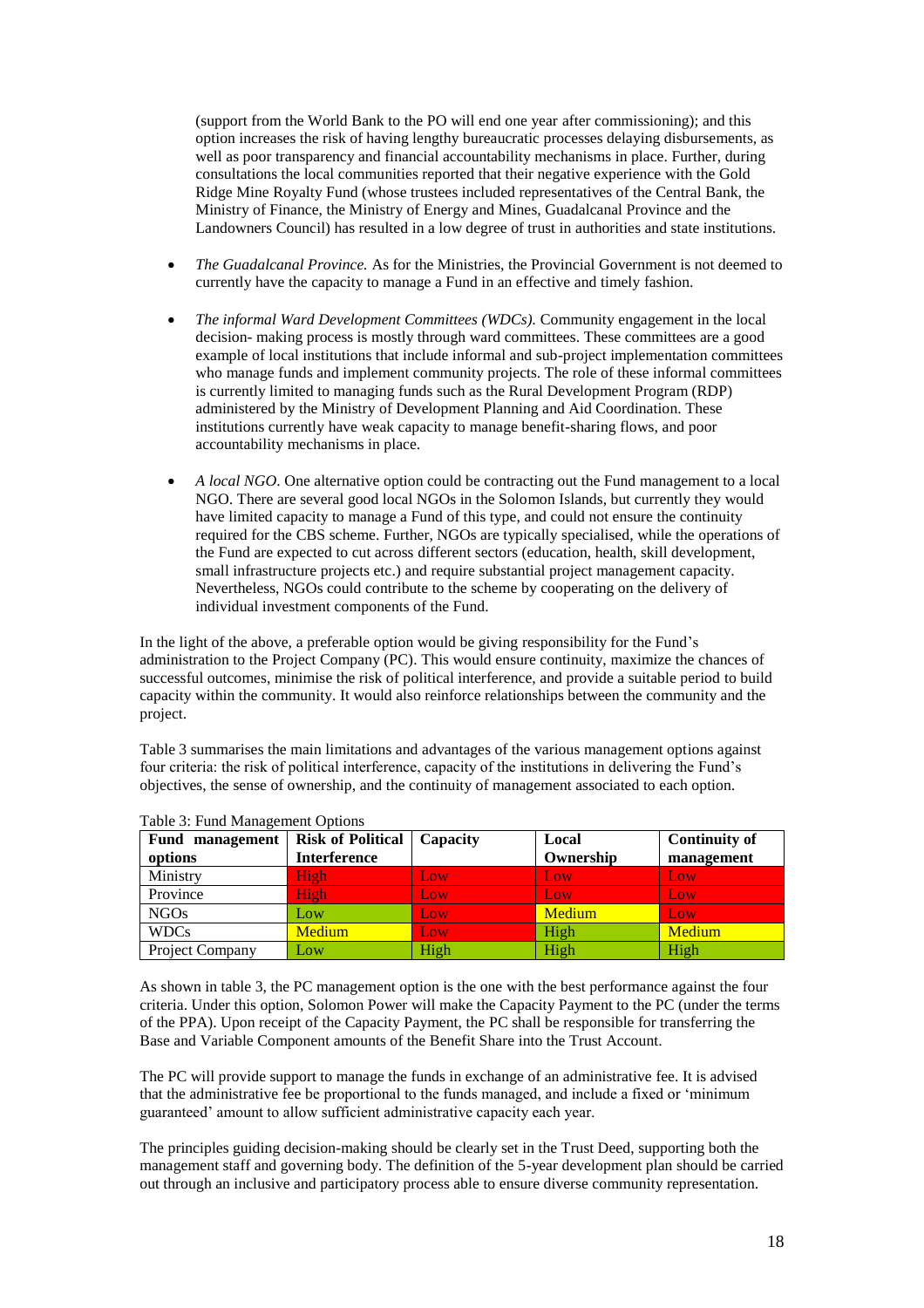Sound management and transparent governance may also help the Fund leverage additional funds and/or catalyse donors' support (e.g. NGOs).

# **3. Lessons learned and next steps**

This paper provides a framework for understanding community benefit-sharing (CBS), including the process that led to the design of arrangements for the Tina Hydro Development Project (TRHDP) host communities to secure dedicated benefits generated by the project. The concept of CBS is consistent with the SIG National Development Strategy 2011-2020, whose objectives include that 'the benefits of development must be more equitably shared'.

Through careful engagement and ongoing consultations over more than 6 years, the communities living in the project area have been able to voice their concerns and expectations around their development needs, areas where they would like to see a positive change. A CBS scheme will be designed to convert hydro investment–generated income into a sustainable source of financing for vital service delivery and infrastructure in the Tina area.

This process is far from over. As of the time of writing this paper, the developer, Government, and its state-owner off-taker, have yet to sign the project agreements. But this will hopefully happen soon and the CBS arrangements described in this paper will come into force and the pilot operation can begin to mobilize, especially around the training of community members in construction-related jobs. In the meantime, the following is a set of key lessons learned from the project so far, which may help to inform CBS development in other projects, particularly in low capacity settings such as the Solomon Islands:

- *Since large-scale hydropower is new to Solomon Islands, the concept of CBS is more easily understandable and therefore more tangible to local stakeholders and Government than the complex technical and financial details of the Tina Hydro project*. An early focus on CBS has, therefore, helped to build and maintain support for the project, providing comfort to host community members as well as political leaders who are on much less familiar ground negotiating the details of a long-term legal and financial transaction.
- *CBS helps to take the focus off land ownership, allowing wider beneficiary coverage, and providing an opportunity for those who would not receive compensation for land and assets loss to benefit as well.* Development projects in Solomon Islands primarily provide funds to landowners, and this can breed resentment among those feeling left out because they do not own a legal land title. In the Tina Hydro case, project consultations led a larger group of tribes to believe they would receive compensation, while in the end, the land which needed to be acquired for the project only affected a small number of tribes. Tina Hydro has long-term benefit flows for both landowners and the broader host community whose bond with the land they occupy is culturally recognised and respected in the wider Guadalcanal context.
- *Both international and national stakeholders find it difficult to distinguish between social risk mitigation and benefit sharing, so the differences must be constantly emphasized*. International stakeholders, including social risk professionals, tend to describe CBS either as a compliance issue to ensure that poor and vulnerable households are not worse off, or a risk management strategy preventing operational disruptions. National stakeholders understand CBS better as it should be, as good development practice introducing a mechanism to ensure that the hosts of a project benefit disproportionately relative to other project beneficiaries as their lives are subject to the most significant change as a result of the project, and providing them with the necessary resources to manage changes over time.
- *Directing focus to long term, non-cash benefits is difficult when stakeholders are mainly interested in, and used to, short-term gains*. To allow access to their land and resources, and to attract their political support, Solomon Islanders are used to receiving cash or household goods in return. These are benefits that can be quickly and easily consumed, leading to dependency with little emphasis on sustainability. Therefore, simply attaching CBS arrangements to PPA payments, despite the prospect of regular, long-term benefits to local communities would not be sufficient. Elements of the CBS arrangements need to come into play during the construction period through building the capacity of the local people and institutions; and intensive effort needs to be dedicated in helping the local communities keep focussed on long-term plans for prosperous and sustainable development. In the case of Tina Hydro, these activities will be part of the Pilot operations.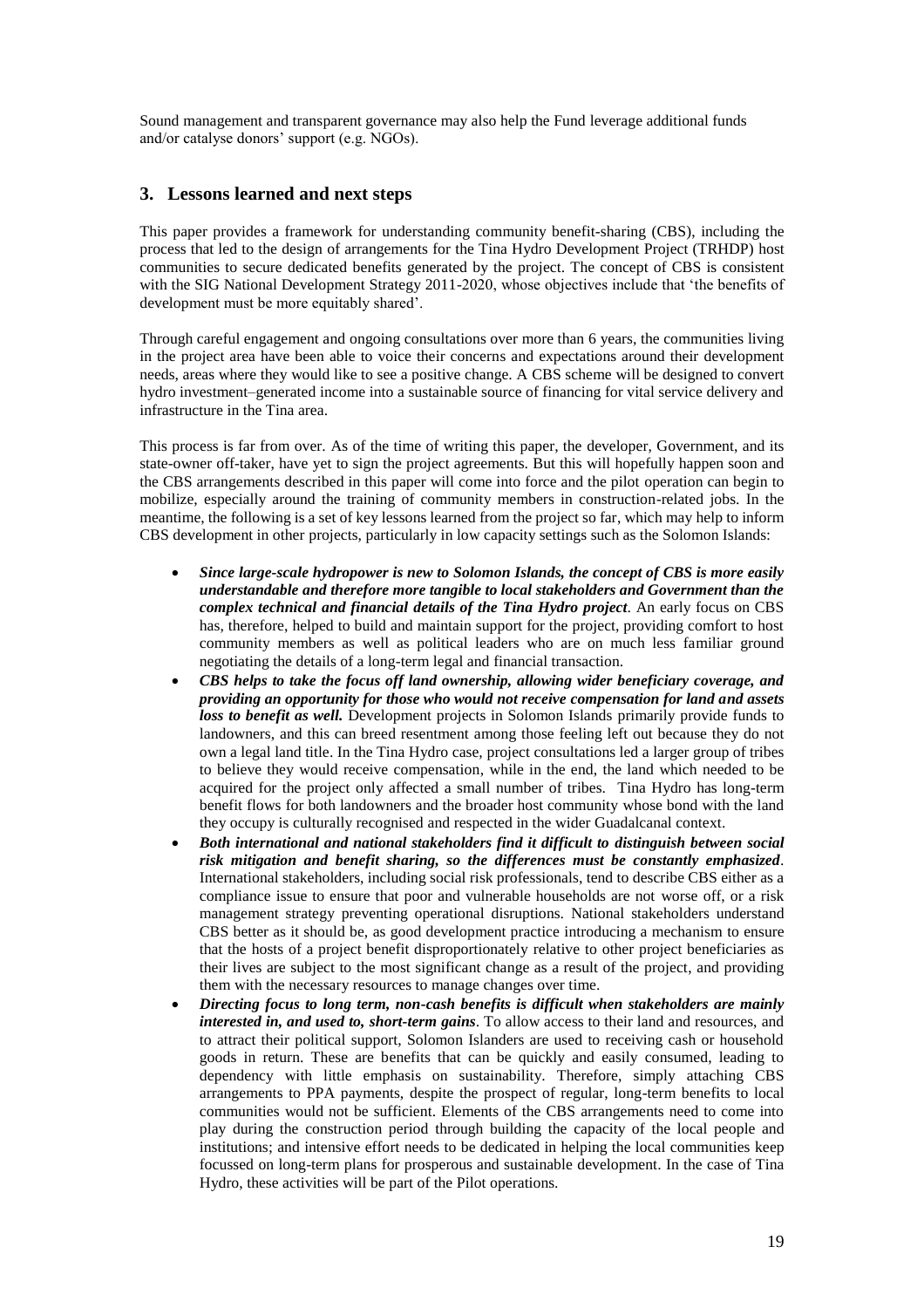*Building community ownership and decision-making capacity is going to take a long time, but this will be worth the effort if the community can eventually operate with little need for support.* The aim of CBS arrangements is for the local communities to draw funds from hydropower operations. However, once their institutional capacity is strengthened, the communities should operate independently of these operations. In other words, the CBS communities – as partners of the project - should take an interest in the effective operations of the hydropower facility to ensure their revenue stream, but expectations should be carefully managed to prevent local demands from escalating over time; and any dependency relationship between local communities and the project should be avoided. This is key to realizing the full potential of the CBS arrangements, and its potential for replication.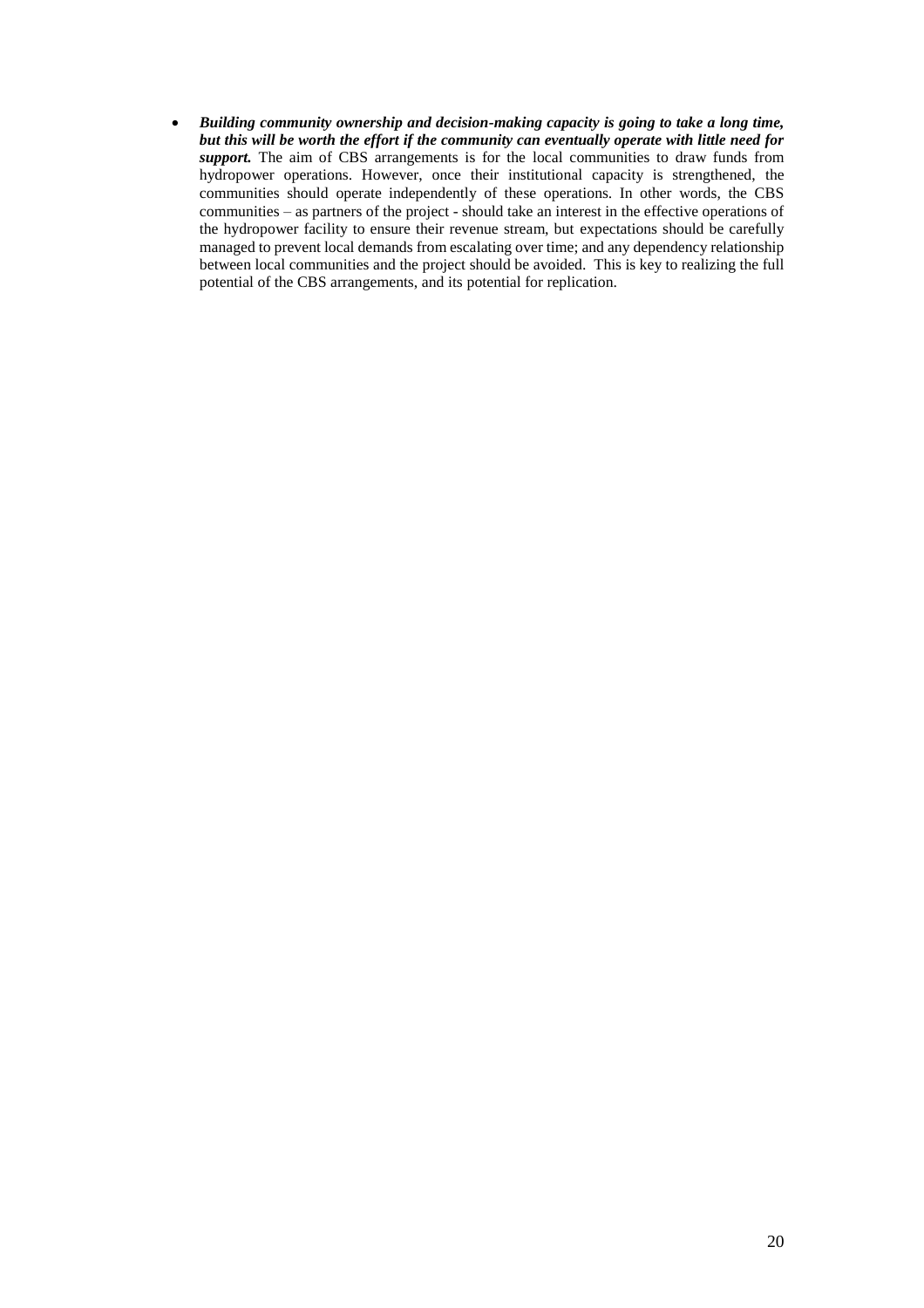### **References**

**African Development Bank (2010)**. 'Independent Review Mechanism 2nd Monitoring Report On The Implementation Of Findings Of Non-Compliance And Related Actions To Be Undertaken By The ADB Management on the Bujagali Hydropower And Interconnection Projects'. 28 July, 2010.

**Cernea, M. Michael (2008)**. 'Compensation and benefit-sharing: Why resettlement policies and practices must be reformed', *Water Science and Engineering*, Vol. 1, No. 1, 89–120.

**Davidson H.C. and R.K. Paisley (2009)**. 'The Columbia River Basin: Issues And Driving Forces Within The Columbian River Basin With The Potential To Affect Future Transboundary Water Management'. Paper prepared for The Canadian Columbia River Forum, March.

**Égré Dominique, Roquet Vincent, Durocher Karine (2008)**. 'Benefit-sharing to Supplement Compensation in Resource Extractive Industries: The Case of Dams, Projects'. Chapter 12 in *Michael M. Cernea, Hari Mohan Mathur (eds) 'Can Compensation Prevent Impoverishment'* Oxford University Press, 2008.

**Egré, D. (2007)**. 'Benefit-sharing Issues. United Nations Environment Programme, Dams and Development Project'. In 'Compendium on Relevant Practices – 2nd stage. Revised Final Report'.

**Egré, D., Roquet, V. and Durocher, C. (2002)**. 'Benefit-sharing from Dam Project. Phase 1: Desk Study'. Report prepared for Alessandro Palmieri, World Bank.

**European Investment Bank (2012)**. 'Bujagali Hydroelectric Project Jinja, Uganda'. Complaint SG/E/2009/09. Conclusion Report.

**Fraenkel J., Allen M., Brock H. (2010)**. 'The resumption of palm-oil production on Guadalcanal's norther plains'. *Pacific Economic Bullettin*, Volume 25, Number 1.

**Haas L. (2008)**. 'Briefing on Benefit-sharing and Additional Benefits'. Hydropower Sustainability Protocol Forum Meeting, Washington DC.

**International Energy Agency (2000)**. IEA Hydropower Agreement, Annex III. Volume II: Main Report.

**International Institute for Environment and Development (2014).** 'Redistribution of revenues from hydropower dams: Review of benefit-sharing mechanisms and local control'.

**International Monetary Fund (2012)**. 'Fiscal Regimes for Extractive Industries: Design and Implementation'. Prepared by the Fiscal Affairs Department, August.

**Mekong River Commission (2011)**. 'Knowledge Base on Benefit-sharing'. MRC Initiative on sustainable development, Volume 1 of 5.

**Mott McDonald (2009).** 'Enhancing Development Benefits to Local Communities from Hydropower Projects. Literature Review', prepared for Social Development Department World Bank Washington D.C.

**Pacific Horizon Consulting Group Ltd (2011).** 'THRDP Project Entry and Sustainment Framework'. Study prepared for Tina Hydro Development Project, 17 September 2011.

**Pacific Horizon Consulting Group Ltd (2011)**. 'Indigenous Terrain Mapping Report'. Study prepared for Tina Hydro Development Project, 19 May 2001.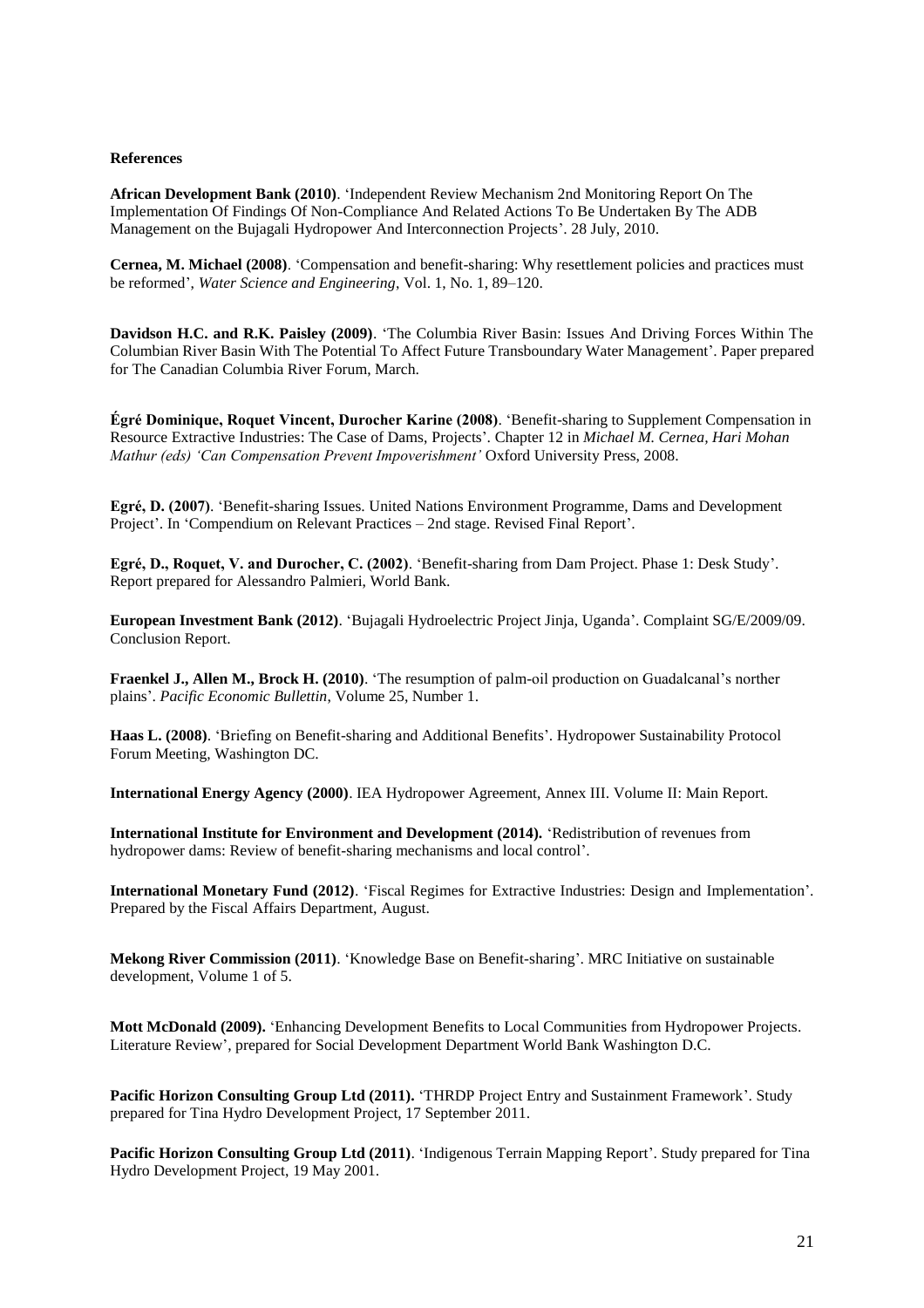**Quantum (2015).** 'Solomon Islands Cost Services and Tariff Study. Phase 2.' Prepared for the World Bank and SIEA. November.

**Rothman M. (2000).** 'Measuring and Apportioning Rents from Hydroelectric Power Development.' *World Bank Discussion Paper No 419*, Washington DC World Bank (2000).

**Roux and Seelos (2004). '**Building on partnerships with aboriginal communities'.

**Skinner, J., Niasse, M. and Haas, L. (eds.) (2009)**. 'Sharing the benefits of large dams in West Africa'. *Natural Resource Issues No. 19*. International Institute for Environment and Development, London, UK.

**SWECO (2011). '**Benefit-sharing and Hydropower: Enhancing Development Benefits of Hydropower Investments Through an Operational Framework', prepared for the World Bank, September.

**Trembath Barry P. (2008).** 'Beyond Compensation: Sharing of Rents Arising from Hydropower Projects'*.*  Chapter 14 in Michael M. Cernea, Hari Mohan Mathur (eds) 'Can Compensation Prevent Impoverishment' Oxford University Press.

**Wang Chaogang Wang (2012).** 'A guide for local benefit-sharing in hydropower projects'*. Social Sustainability Working Paper 128,* Washington D.C. World Bank.

**World Bank (2004).** 'Lesotho Community Development Support Project – Implementation Completion and Results Report'.

**World Bank (2005).** 'SL Bumbuna Hydroelectric Environmental and Social Management project'.

**World Bank (2009).** Enhancing Development Benefits to Local Communities from Hydropower Projects Technical Workshop documents (May).

**World Commission on Dams (2000).** 'Dams and Development: A new framework for decision–making', www.dams.org/report/contents.htm.